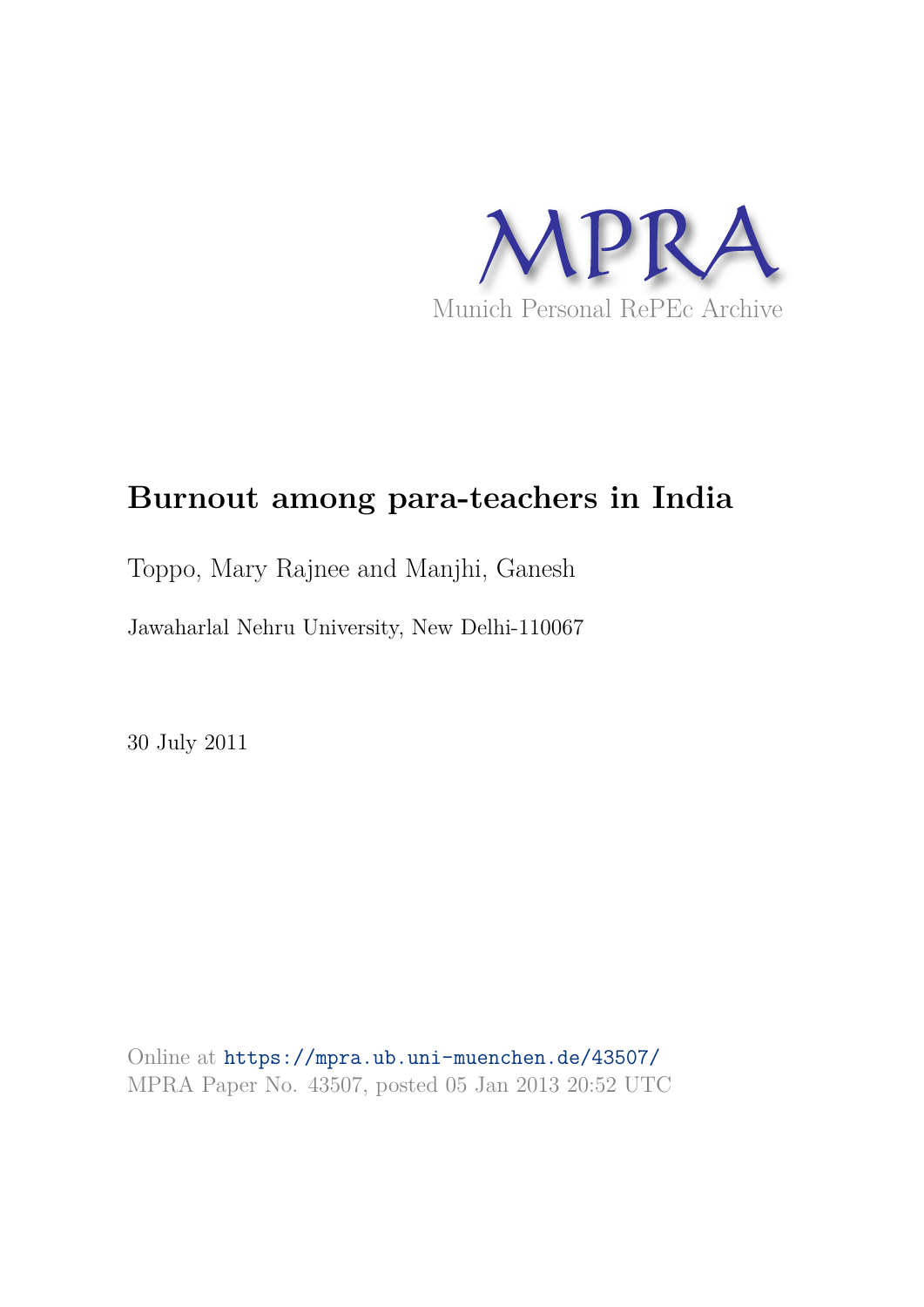### Burnout among para-teachers in India

Mary Rajnee  $\text{Topp}_0^1$ 

and

Ganesh Manjhi<sup>2</sup>

Jan 01, 2013

**Acknowledgements:** 

 $\overline{a}$ 

<sup>1.</sup> Ph.D Scholar at Zakir Husain Center for Educational Studies, JNU, New Delhi, email - [mrajnee@gmail.com](mailto:mrajnee@gmail.com)

<sup>2.</sup>Ph.D Scholar at Center for International Trade and Development, JNU, New Delhi, email – [ganeshtrx@gmail.com](mailto:ganeshtrx@gmail.com)

Authors would like to thank Dr. Minati Panda for guiding throughout the completion of papers and discussant Dr. Antony George William and other participant of the NAoP-XXII conference held in Christ University Bangalore, India on December-2012. The paper represents the view of the authors. The standard disclaimer applies.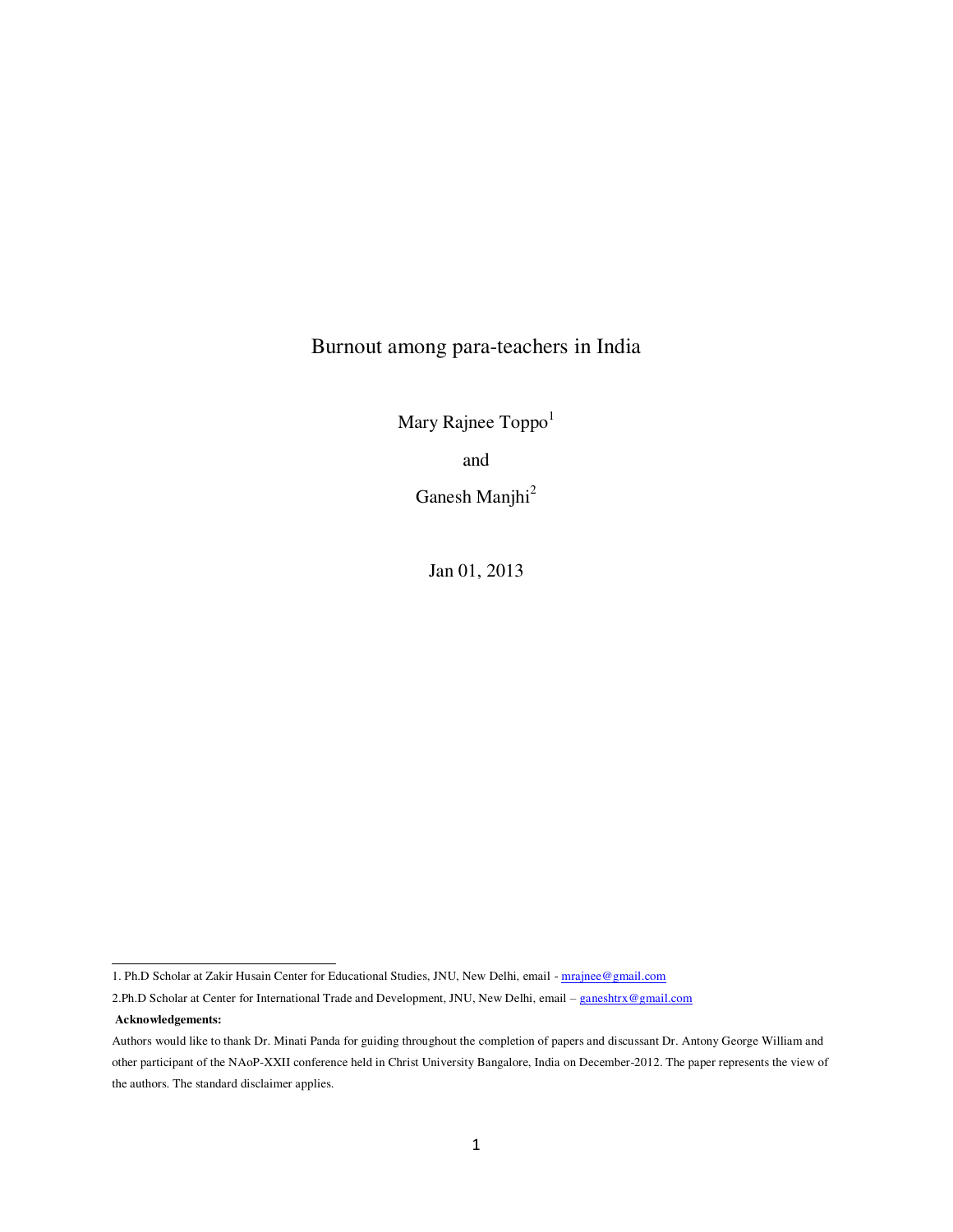#### Abstract

The concept of burnout is seen in almost all the profession such as-managerial work, nursing, teaching etc. This paper focused on the burnout study of para-teachers" in India. Para-teachers were untrained, less paid and employed up to secondary school on contractual basis. Government is silently promoting them as *"Money Saving Approach"* in current education system. Parateachers agitation throughout the country indicated towards the serious psycho-social problems among teachers community. Hence, the attempt is to present the cross sectional study of the sample of 100 Para-teachers from Jharkhand (India). To measure the Burnout level among parateachers, Maslach Burnout Inventory (MBI) Educational Survey was used as a tool. Apart from the three constituents of burnout like Emotional exhaustion, Depersonalization, reduced Personal Accomplishment, another three variables like the low Self Efficacy, Environmental factors and Job dissatisfaction were taken as additional scales. It explored the different causal factors for burnout to study the problems in Indian context. The correlation matrix and the general to specific modeling of multiple regressions analysis showed that gender, teaching experiences, student populations and financial insecurity were significantly contributing to burnout. Thus the background for burnout has been created by economical, social and psychological aspects among para-teachers.

*JEL Classification*: H52, H75 and I21

*Keywords:* Para-teachers, Burnout, Contract teacher, Education

*Corresponding Address:* Ganesh Manjhi, Ph.D Scholar, Center for International Trade and Development, Jawaharlal Nehru University, New Delhi-110067, India. Mobile- +919811998194, email – [ganeshtrx@gmail.com](mailto:ganeshtrx@gmail.com)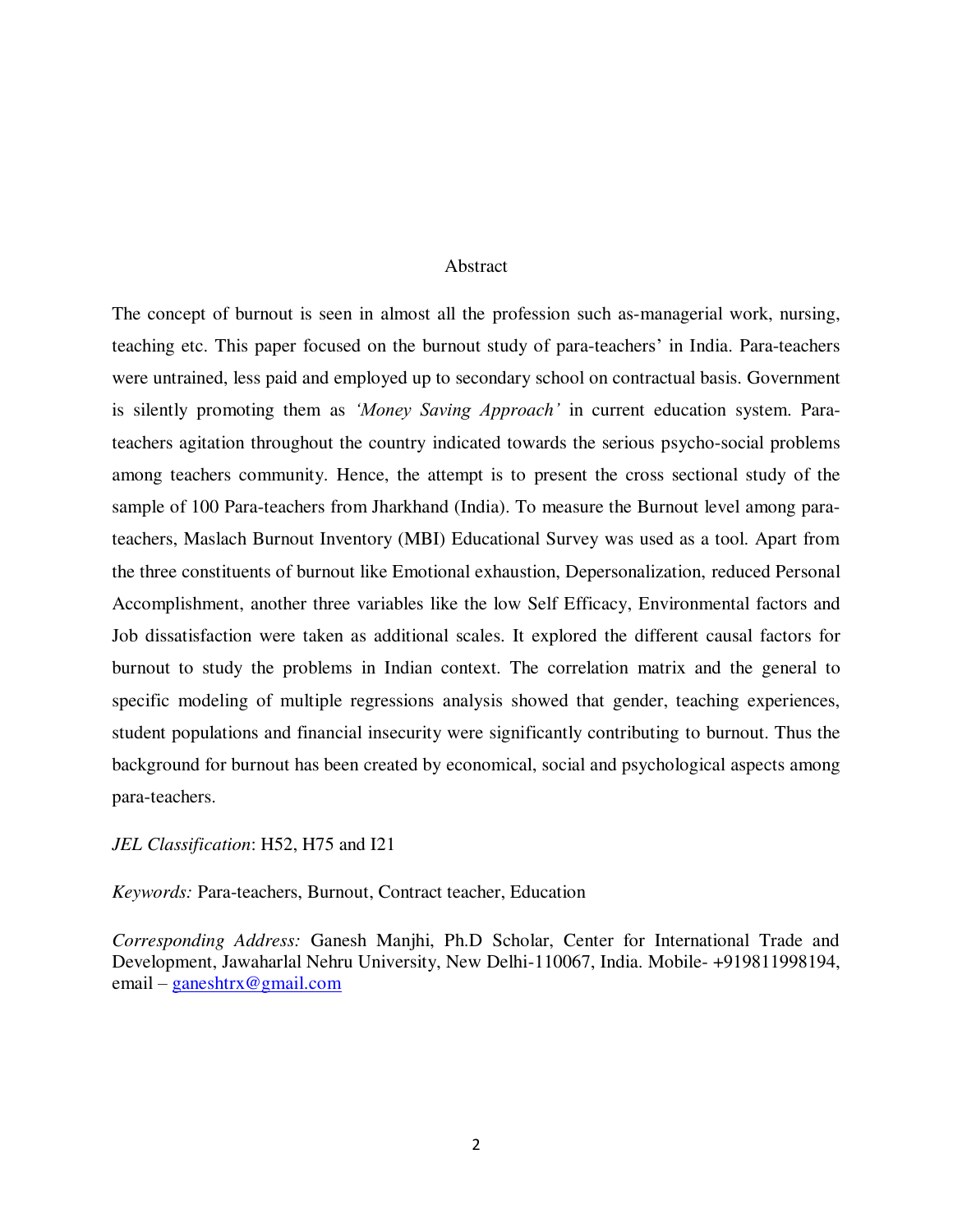#### **1. Introduction**

The concept of burnout is seen in almost all the profession such as-managerial work, nursing and teaching etc. Until now, burnout study could be found mainly among nursing, military etc. in India. However, burnout in educational profession is the recent phenomenon when, the concept of para-teacher (contract teacher) has been introduced.

Christina Maslach (1981) developed Maslach Burnout Inventory (MBI), which is widely used to study burnout. The MBI has enabled the multi-dimensional aspects of burnout to be measured which has further distinguished burnout from related concepts such as depression, dissatisfaction, tension, conflict, pressure and particularly stress. The distinction between burnout and stress is important to understand because of their inter-relationship. Briefly, stressors (e.g., role conflict, ambiguity and over stimulation) cause stress in short term, while in the long term these stressors can have an accumulating effect which causes burnout (Densten, 2001). Maslach (1981) described the burnout in following way-emotional exhaustion, depersonalization and reduced personal accomplishment. Emotional Exhaustion refers to the depletion of psychic energy and the draining of emotional resources. Depersonalization refers to the development of negative, cynical attitudes towards the recipients of one"s service. Reduced personal accomplishment is the tendency to evaluate ones' own work negatively with recipients, an evaluation that is often accompanied by feelings of insufficiency (Maslach and Jacson, 1981).

Several policies have been introduced in India after independence in 1947. The National Education policy (NEP) 1986 has been re-enforced in 1990"s with the introduction of District Primary Education Programme (DPEP). It further enhanced in 2000, with the introduction of Sarva Shiksha Abhiyan (SSA) and government launched universalization of elementary education called Education for All (EFA). Though, there was already very low teacher-pupil ratio, but the Education for All process increase the demand for teachers. To meet the demand for the teachers without incurring much additional costs, the system of para-teachers was launched. The main objective of the scheme is to address adverse teacher pupil ratio and to improve enrolment and quality of education (Govinda and Josephine, 2004).

Beside Maslach's work, equity theory by Adams (1965) closely follows the nature of burnout among para-teachers in India. The very assumption is that, if the differences in pay scale, the colleague relationships and the status of regular and para-teachers do not commensurate with the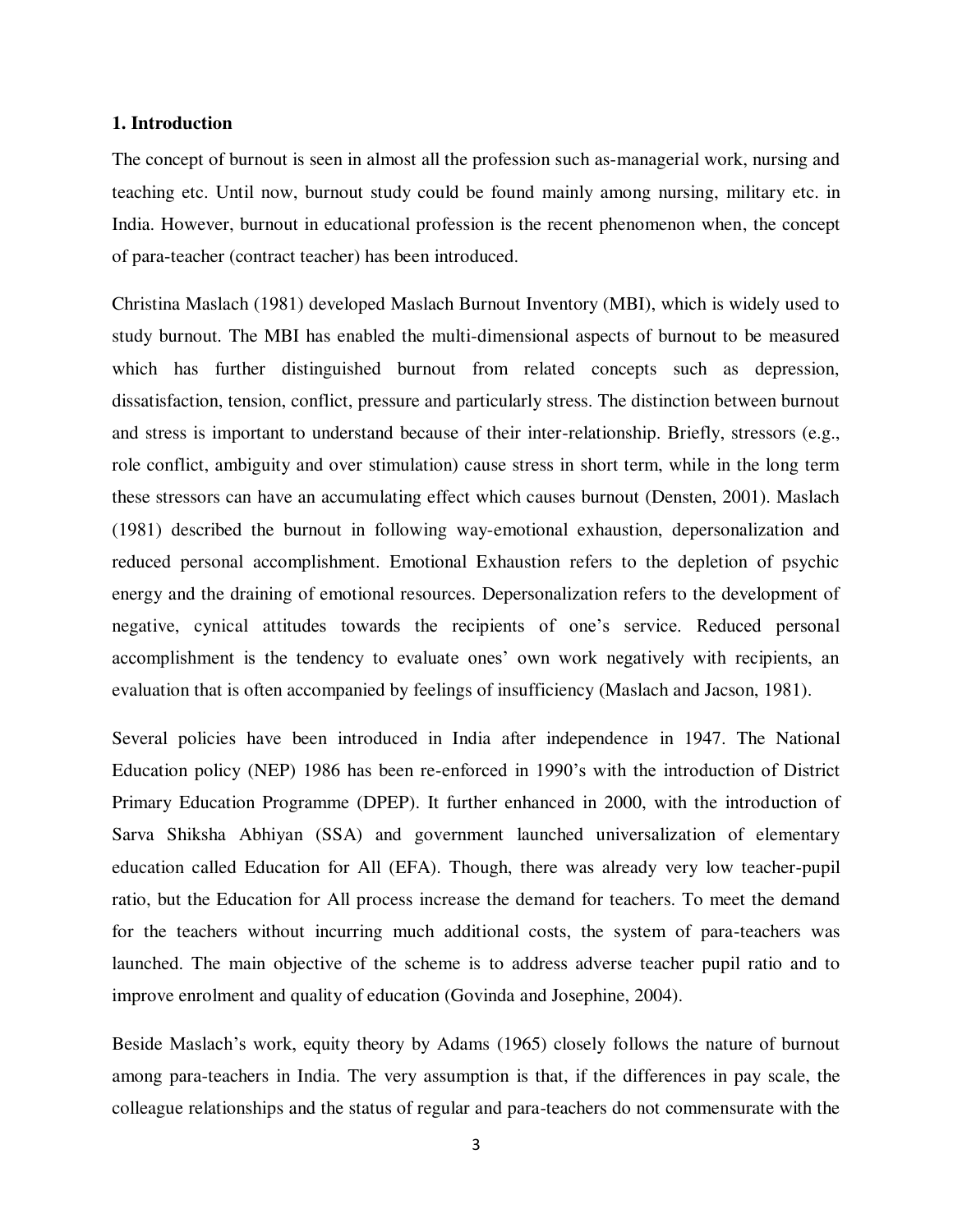differences in the skills and talents of the teachers and the workload each group takes, there will be a high probability that the less advantaged groups (here it is para-teachers) will experience high level of inequity. That is, the sustained feeling of inequity results in burnout among the para-teachers.

The recruitment of para-teachers has been introduced with the expectation that it will increase the teacher-pupil ratios and also help to establish a good rapport between students and teachers as the para-teachers are from the local community. The term para-teacher is used to refer to all teachers, who are appointed either on contractual basis or on terms and conditions different from the regular government teachers (Kingdon and Sipahimalani Rao, 2010). In India, the parateachers are known by different name in different states such as Vidya Sahayak in Gujarat, in Himachal Pradesh *Vidya Upasak,* in Maharashtra *Shikshak Sevak*, *Shiksha Karmi* in Rajasthan and *Shiksha Mitra* in Uttar Pradesh (DPEP Calling, 2000, p.56). The major objective behind the introduction of para-teachers (contract teachers) project is to increase access in remote rural areas where regular teachers are disinclined to serve, to provide schooling in post-conflict areas where no teachers are available, to serve ethnic minority populations in which local volunteers can communicate with pupil and parents through local languages, to improve pupil-teacher ratios, to provide assistance to regular teachers, to provide a source of employment for educated youth and to offer a cost-saving alternative to rapidly expand enrolments in primary and secondary schools (Fyfe, 2007). By introducing the concept of contract teacher, government was successful in overcoming the problem of teacher shortage partially.

The minimum qualifications required for being para-teacher is senior secondary school, but it varies state to state. The government on the other hand, argues that contract teachers are as qualified as regular teachers and there is no discrimination when it comes to in-service training. Notwithstanding the justification made by the government, teachers across the country are disturbed but the teachers unions have remained silent. For example, just like the labor unions, that only represents the formal labor force. Daily wagers, contract labors and workers in the informal sector remain outside the jurisdiction of formal trade unions (Ramachandran et.al. 2008). The para-teachers are appointed under Village Education Committee (VEC) in three broad categories- para-teachers for upgraded primary school/newly established primary school scheme centers, para-teacher based on 1:40 teacher pupil ratio and primary teachers for upgraded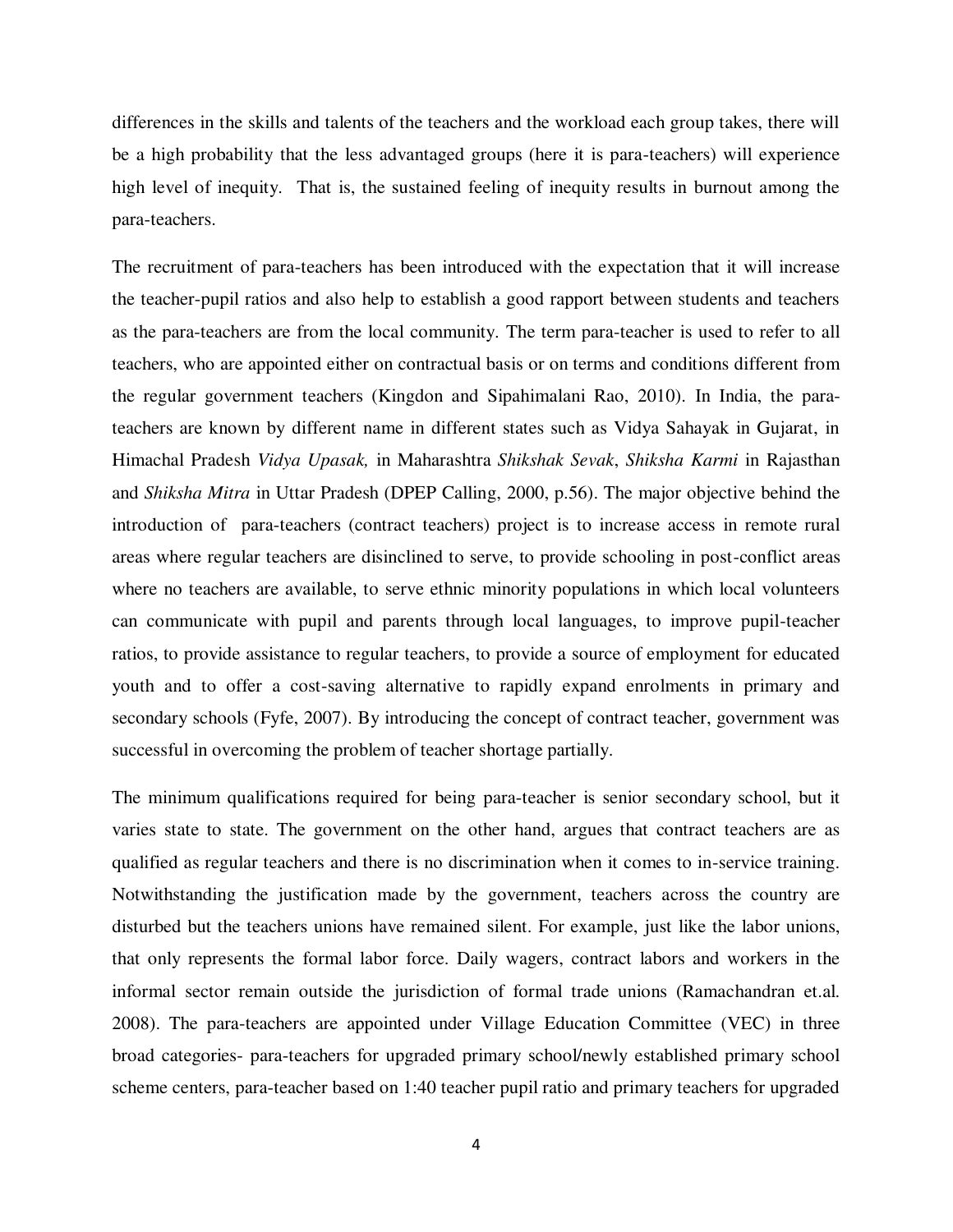upper primary schools. The perplexed para-teachers are prone to be burnt out in many respects such as-unequal pay, contractual nature of job to be renewed every year, can not avail the emoluments without the permission of VEC etc.

#### **2. Economic, Social and Psychological Aspects of Para-teachers**

One of the most important objectives of the recruitment of para-teachers is meeting the goal of 100% literacy with lower cost. Since, contract teachers" salaries are 20% to 50% less than regular teachers, authors such as Atherton and Kingdon, 2010, French and Genzuk , 2002, Sethi and Nath, 2004, Fyfe, 2007 see para-teachers as *'cost saving or cost effective approach'*. The cost saving approach under exploitative conditions of service (mainly because the incumbents are helpless as unemployed educated youth) was found to be not only indefensible but also reprehensible (Govinda and Josephine 2004). The salary of the para-teachers, recruitment procedure and service conditions are entirely different from regular government teachers and they don't have any pension provisions and promotional opportunities. After implementing  $6<sup>th</sup>$ pay commission, the pay scale of the government teachers have gone up three times more than previous salary, but for the para-teachers either there was no increment or an increment of rupees 1000 only (Kingdon, 2010). In 2005, there are more than 500,000 para-teachers in India and this is continuously increasing to bring the inaccessible areas into the project. However, there is lot of discontent among the para-teachers in the various issues.

The government creates different layers of teachers by treating two kinds of teachers differently. It is like a *"caste system within the teaching profession"*. In the cost saving policy the parateachers are categorized as *'dying cadres'* to hide the wretched wall of education system. This system has put a question mark on the quality of education, the professional identity of teacher and the self esteem of teaching cadre (Ramachandran, et. al., 2008). The para-teachers are not selected through proper competitive exams and interviews; they are selected by the village panchayat or Village Education Committee. Consequently, the quality of the para-teacher always remains questionable.

The government uses para- teachers as "working capital" (Ganzuk, 2002) as the para-teachers are basically from the same community and locality of schools. They are serving as "connectors" between school and community. As the para-teachers can reach remote places and are able to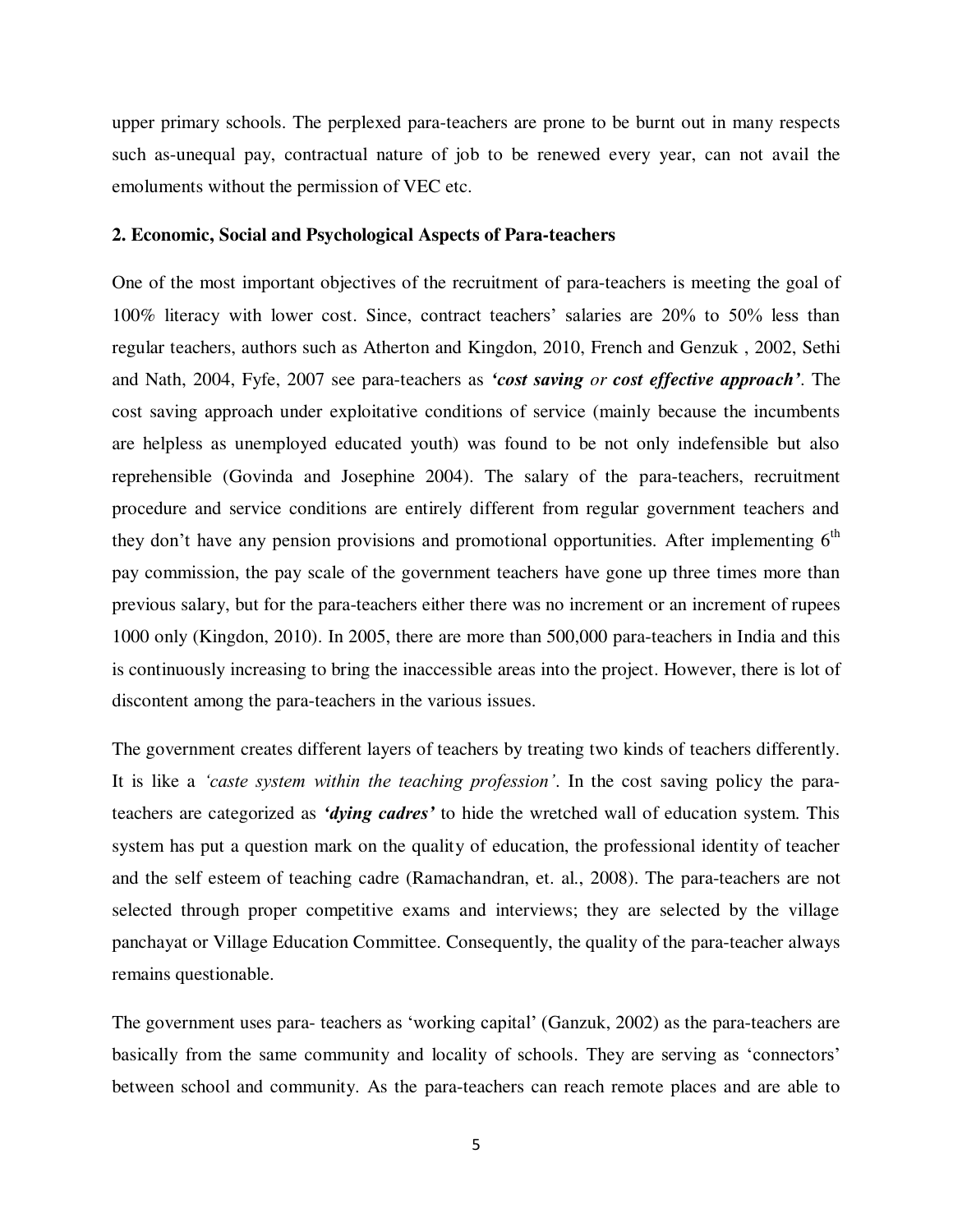provide education to the underprivileged children, the parallels are drawn between para-teachers and the *'Barefoot Doctors'*. The barefooted doctors were those served as people"s friends during China"s Cultural Revolution (Kumar, Priyam and Saxena, 2001). The parallels can also be drawn for "paramedical doctors" or the "contract teachers" in the educational institutions or the "contract" researchers in the NGOs". The para-teachers are considered to be totally devoted, dedicated, highly motivated and have social service attitude; but the ground realities state that the expectation of being "regularized" in future motivates these teachers to be sincere, regular and even tolerate exploitation in the hands of village heads. They tolerate non-payement of honorarium in their personal account, and irregularity of payment on time. Actually, the fundamental rights of these teachers are denied by government itself in terms of non-payment of equal wages for equal work, denial of any leave to them, including medical or maternity leave. The reasons given for this is that, these teachers are appointed on ad-hoc basis (Pandey, 2006).

The inequality in payment is visible from their pay scale but along with that they are discriminated by the government and even by their colleague regular teachers. Of course regular teachers are more qualified and experienced, but discrimination on the basis of experience and qualification is unjust to the fixed minimum criteria and constitutional rights. Precisely, money and power are associated with status and they define the identity of individuals. The recruitment of para-teachers is usually done at panchayat and Village Education Committee level without having much competition, therefore they are considered to be low grade teachers as the labeled status of the minorities in the social stratification in Indian social system. Such categorization of teaching staff in the education system, symbolizes yet another effort to perpetuate the discriminatory social system of the dominant classes.

This policy is one of the Structural Adjustment Programme (SAP), whose primary objective is to handing over the primary schools to the so called 'local community' and it is the early step towards the eventual privatization of a substantial proportion of primary schools (Kumar, et. al., 2001). Therefore, para-teachers are like *'Puppet'* (Stauffer, 1971) in the hand of the government who are appointed by the village committee of same 'local community' and who connect the community and school for achievement of universal elementary education.

There are several economic and sociological factors, which finally pave the road for stress in para-teachers. This stress not only reduces the para-teacher"s productivity but also leave them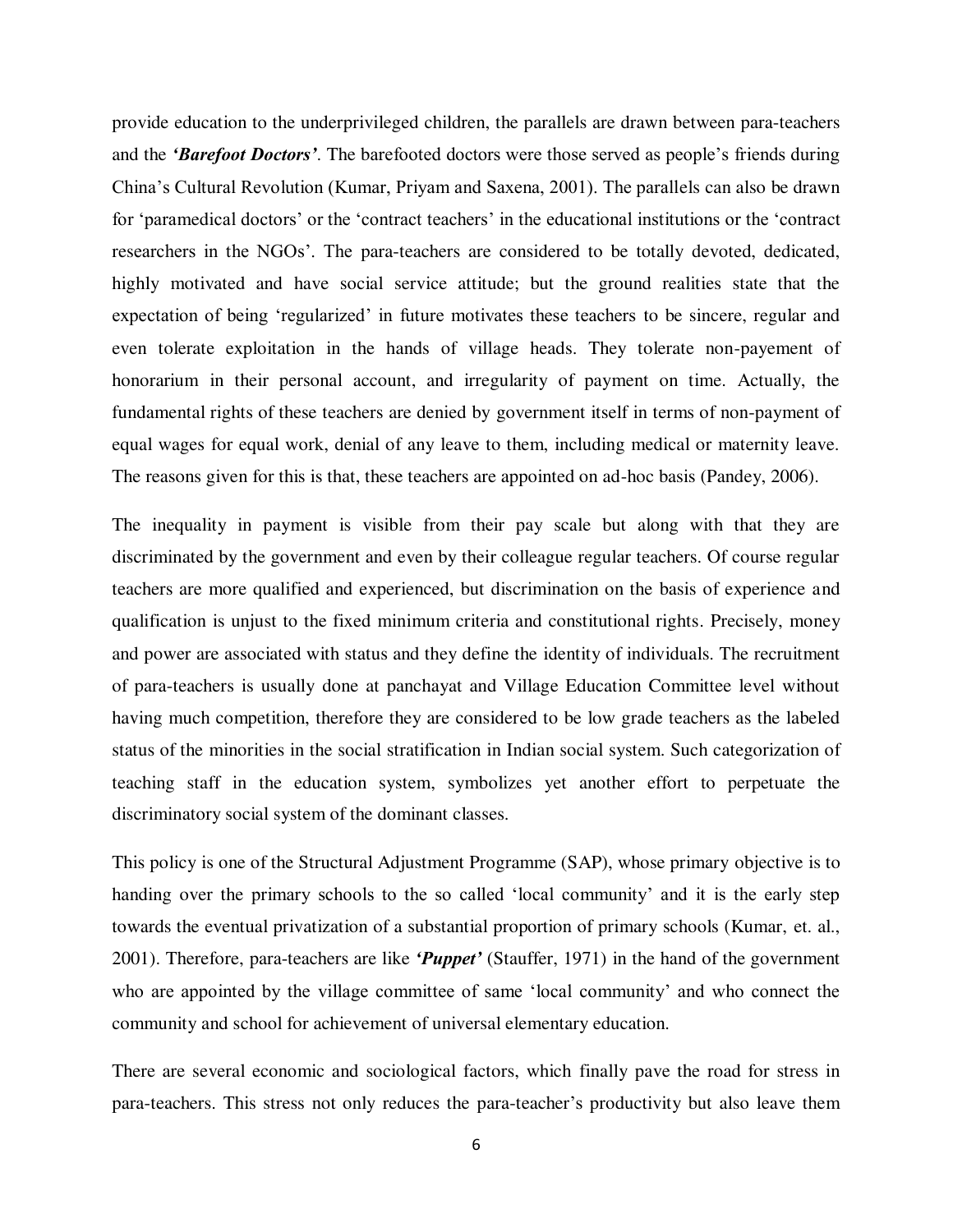psychologically exhausted. The para professionals in different countries have revealed their plight where they were treated as "second class citizens" and felt exploited. Every day parateacher encounters several psycho-social and financial barriers in their occupation (Barron, 1980) which contribute as major stressors in their lives.

Researchers have highlighted that the working conditions for para-teachers in schools are psychologically very exhausting and demeaning. For instance, Kumar et. al. (2001) pointed out that para-teachers face challenges such as - lack of space, good interpersonal relationships with colleagues, promotional opportunities, teaching aids and crowded classrooms with compulsion to teach multiple classes at a time which makes working conditions difficult for para-teachers. Since, para-teachers are not well qualified or trained to teach multiple grades, they feel handicapped in multi-grade rooms such as - inability to maintain discipline and give time to individual students and face difficulties in managing non-teaching works like official paper work etc. All these make the working conditions taxing for them and leave them overburdened. In some cases due to lack of proper training, they are not able to teach Science and Mathematics above the standard-III (Ramachandran et. al., 2008). The inadequate pre-service and in-service teaching training of para-teachers add to their inability in managing challenging behaviors and making curriculum modifications and adaptations. All these factors not only leave para-teachers physically exhausted but also result in feeling of incompetence, dissatisfaction with the nature of their work and disappointments.

What adds fuel to fire is low remuneration combined with the contractual nature of job. There is clear hierarchical division in the teacher"s community, the para-teachers are looked down by the government teachers in school because of the differences in the nature of their jobs and financial discrepancy created by the system resulted in very low self esteem among them. Govinda and Josephine (2004) find that para-teachers felt discriminated on the ground of full-fledged professional training and selection procedures. Despite putting equal efforts as government teachers and at times handling more overburdened than regular teacher, para-teachers are deprived of incentives, recognition and get a very meager salary. Often para professional complains about inadequate salary and perceived low status in profession and the main sources of stress and decreased job satisfaction (Carlson and Thopson, 1995, Kyriakou and Sutcliffe, 1978). The problems related to salary and the appointment of para-teachers present; inequality in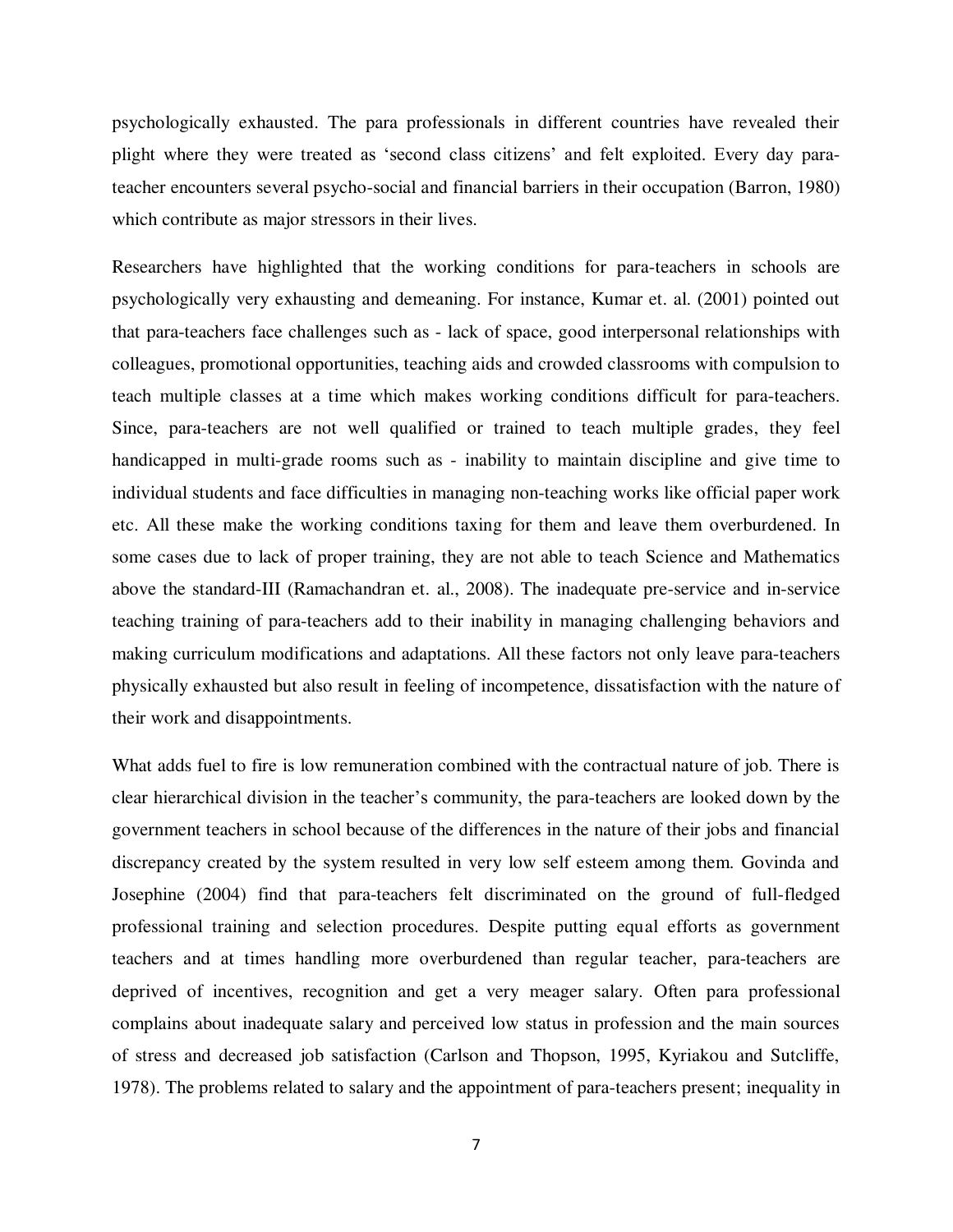the job conditions which split the teacher-workforce into two parts, regular teachers as superior and para-teachers as inferior teaching groups. Such discriminatory attitude among the teachers adversely affects the intergroup dynamics among the teachers. Moreover, it creates unhealthy environment in the educational ambience. If the gaps in emoluments don"t correspond with the work inputs in both the groups of teachers, there may be a perception of inequality among parateachers. This may lead to poor job satisfaction, increased frustration and very unpleasant working conditions for para-teachers.

The results are making the working conditions physically and emotionally taxing for parateachers and have adverse effects both on their abilities and willingness to work and collectively contribute to burnout among para-teachers. The burnout is a psychological term generally defined as "feeling of emotionally drained due to stress from working with people under difficult or demeaning conditions".

#### **3. Methods**

The sample comprised of 100 para-teachers randomly selected from the state of Jharkhand in India in November, 2010. In this study Maslach's framework has been used to define burnout, and only 5 point likert scale from "1" to "5" (that is strongly disagree to strongly agree respectively). Often, para-teachers were unable to distinguish the 7 point scale as we felt in the pilot phase of the survey; hence it has been modified to 5 point scale. Maslach Burnout Inventory (MBI) Educator Survey Questionnaires was used extensively for development of burnout. Because of unsuitability in Indian context, questionnaire under each variable were designed in changed formats. Christina Maslach (1980) used 22 questions in whole Burnout Inventory and set 9 questions for Emotional Exhaustion. Most of these questions were direct questions like "I feel burnout from my work' or 'I feel fatigue when I get up in the morning and have to face another day on the job' or 'I feel like I'm at the end of my rope' etc. In the pilot phase, the parateachers were found to be resisters from answering these questions.

Similar problems were encountered with the questions related to "Depersonalization" and "low Personal Accomplishments". Here the problems of burnout are more or less same but the cultural, social and educational conditions are different in India. So the questions in MBI scale didn't measure effectively why the teachers feel depersonalized from teaching job.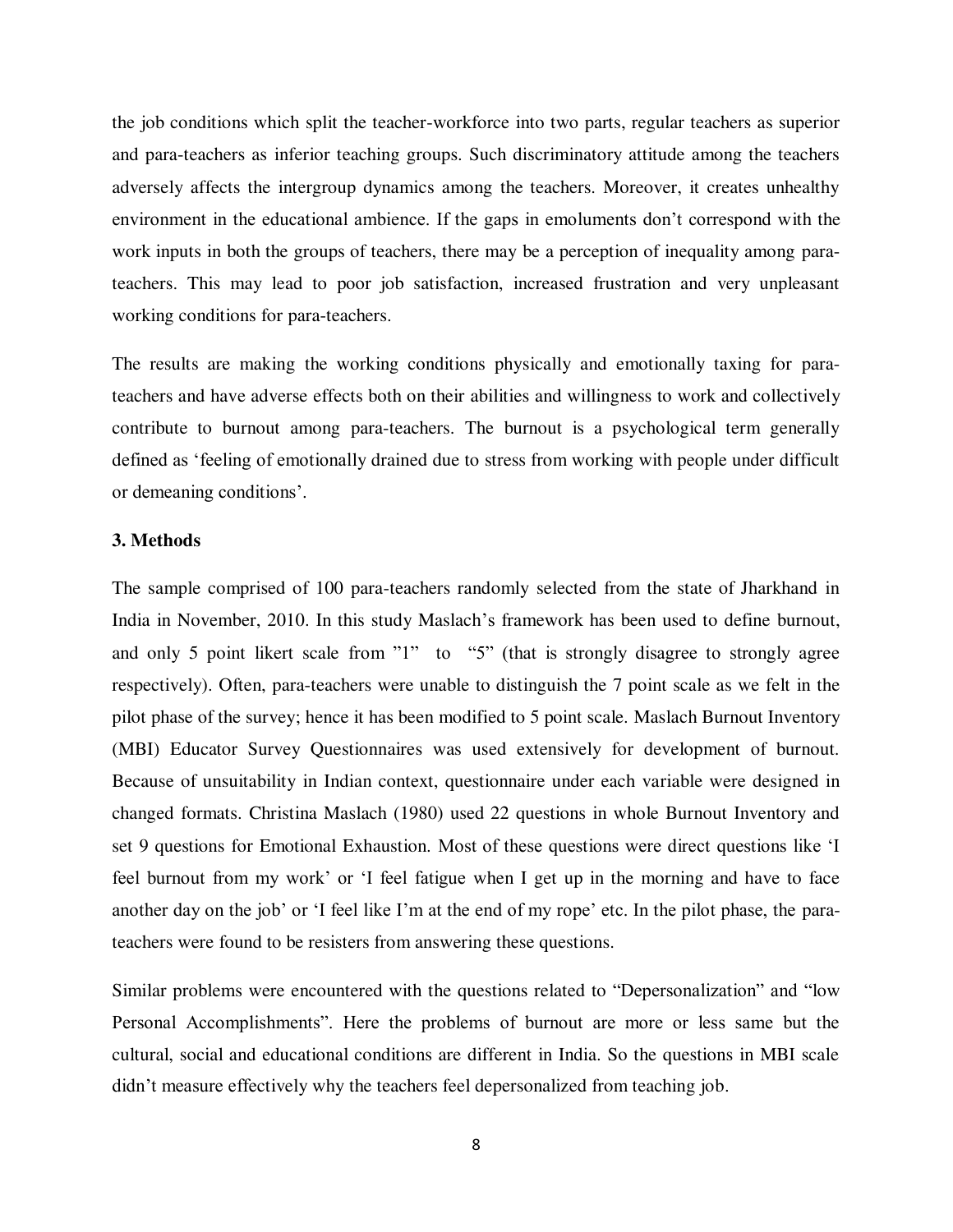Though, the basic three variables such as Emotional Exhaustion, Depersonalization and low Personal Accomplishment were retained but the items in these variables were changed keeping in view the reality of primary education environments in India and the personal and professional background of the para-teachers. Questions were drawn from Para teachers' everyday life in school. Apart from these three basic variables mentioned above, four other constituents (low Self-efficacy, Negative Social Identity and Invisibility, Environmental Factors and Job Dissatisfaction) have been measured under burnout.

The total burn out scale used in this study included 7 constituents of burnout including MBI such as-emotional exhaustion, depersonalization, reduced personal accomplishment, low self efficacy, negative social identity and invisibility, environmental factors and job dissatisfaction. The factor analysis method was used to identify the compatibility of the questions under different constituents of burnout and also to test the reliability of the questionnaires. Principal component factor analysis was used and the loading criteria were tested if the threshold value is **0.35** or higher. The estimable form of the regression equation is as follows-

*Emotional Exhaustion = f (Age, Gender, Education qualification, Teaching Experiences, Marital status, Numbers of dependents, location, Time taken to reach school, Numbers of regular and Para teachers, Numbers of classroom, Student population, Financial insecurity)*.

Similarly, equations for Depersonalization, Personal Accomplishment, Low Self Efficacy, Environmental Factors and Job Dissatisfaction are also estimated including the equation for total burnout.

#### **4. Results and Discussion**

Burnout is the outcome of the summation of scores obtained from emotional exhaustion, depersonalization and invisibility, personal accomplishment, self efficacy, environmental factors and job dissatisfaction. The total numbers of questions are 51. Among the randomly sampled para-teachers, 71% people have medium, 28% people have lower and 1% have highest level of burnout. Based on likert scale range from 1-5, the total lowest score is 51 and the highest is 255. That is, the score obtained by each para-teacher will fall between 51 to 255. Therefore, those para-teachers, who fall in the range of 51-153, they are expected to be less burnt out, those who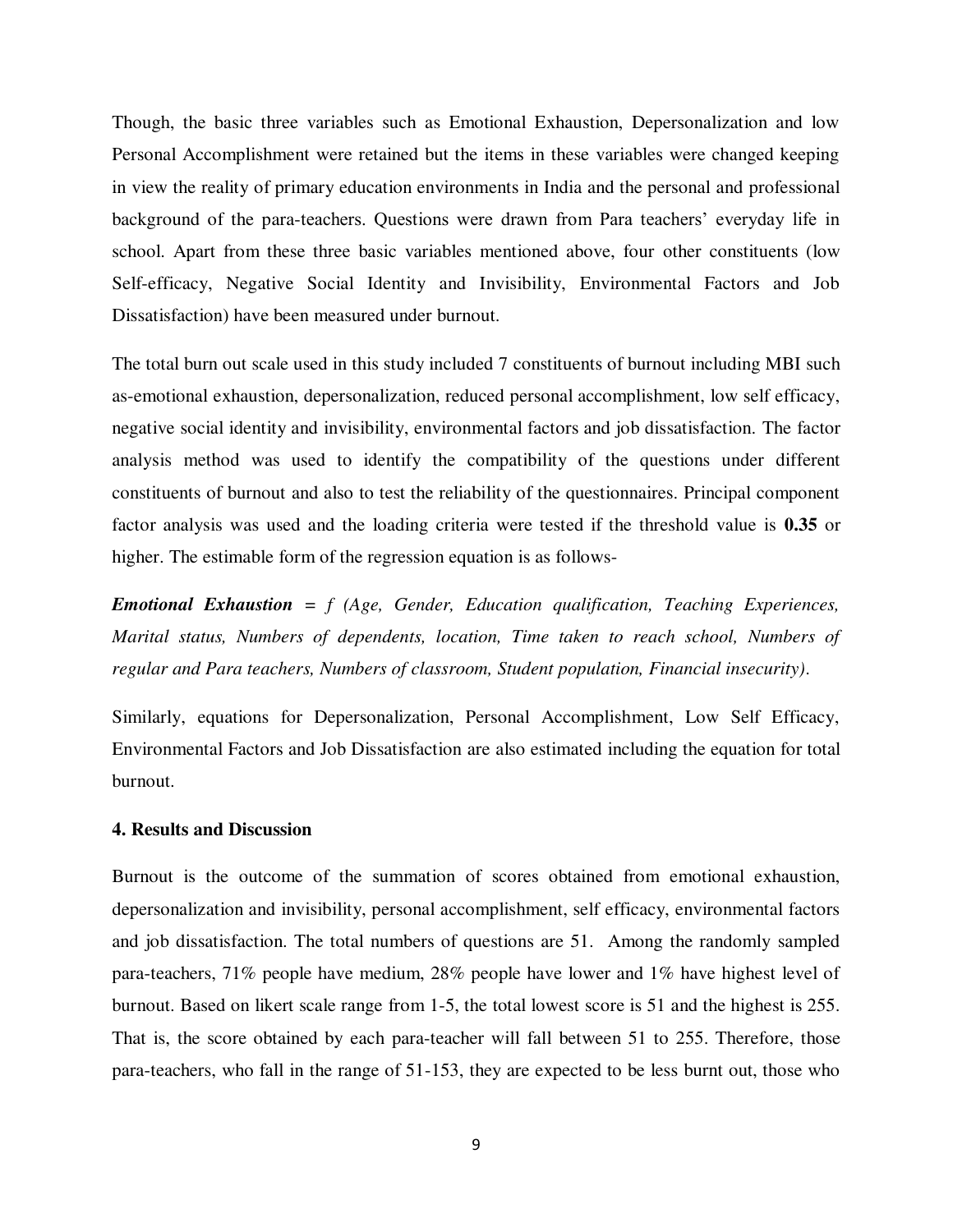fall in between 154-204 are average level of burnt out and highest level of burnt out can be taken from the range 205-255.

|              |             |              |                | <b>Correlation Matrix</b> |                |                      |                |                |                |
|--------------|-------------|--------------|----------------|---------------------------|----------------|----------------------|----------------|----------------|----------------|
|              | <b>MEAN</b> | <b>STDEV</b> | <b>TOTEE</b>   | <b>TOTDP</b>              | <b>TOTPA</b>   | <b>TOTSE</b>         | <b>TOTEF</b>   | <b>TOTJD</b>   | <b>BURN</b>    |
|              |             |              |                |                           |                |                      |                |                | <b>OUT</b>     |
| <b>TOTEE</b> | 33.120      | 5.686        | $\mathbf{1}$   | $.303***$                 | $.313**$       | $.408***$            | $.324***$      | $.465**$       | $.698***$      |
|              |             |              |                | 0.002                     | 0.002          | $\overline{0}$       | 0.001          | $\theta$       | $\overline{0}$ |
| <b>TOTDP</b> | 32.740      | 5.015        | $.303**$       |                           | $.275***$      | $.316***$            | $.414***$      | $.340**$       | $.627***$      |
|              |             |              | 0.002          |                           | 0.006          | 0.001                | $\overline{0}$ | 0.001          | $\overline{0}$ |
| <b>TOTPA</b> | 25.860      | 4.844        | $.313***$      | $.275***$                 | $\mathbf{1}$   | $.489***$            | $.227*$        | $.635***$      | $.713***$      |
|              |             |              | 0.002          | 0.006                     |                | $\theta$             | 0.023          | $\overline{0}$ | $\overline{0}$ |
| <b>TOTSE</b> | 28.990      | 5.784        | $.408***$      | $.316^{**}$               | $.489**$       | 1                    | 0.069          | $.566^{**}$    | $.722$ **      |
|              |             |              | $\overline{0}$ | 0.001                     | $\theta$       |                      | 0.495          | $\overline{0}$ | $\overline{0}$ |
| <b>TOTEF</b> | 21.700      | 4.073        | $.324$ **      | $.414***$                 | .227           | 0.069                | $\mathbf{1}$   | $.316**$       | $.523***$      |
|              |             |              | 0.001          | $\theta$                  | 0.023          | 0.495                |                | 0.001          | $\overline{0}$ |
| <b>TOTJD</b> | 22.530      | 5.775        | $.465***$      | $.340**$                  | $.635***$      | $.566^{**}$          | $.316***$      | 1              | $.822***$      |
|              |             |              | $\overline{0}$ | 0.001                     | $\Omega$       | $\overline{0}$       | 0.001          |                | $\overline{0}$ |
| <b>BURN</b>  | 164.940     | 21.619       | $.698***$      | $.627**$                  | $.713^{**}$    | $.722$ <sup>**</sup> | $.523^{**}$    | $.822$ **      | $\mathbf{1}$   |
| <b>OUT</b>   |             |              |                |                           |                |                      |                |                |                |
|              |             |              | $\overline{0}$ | $\theta$                  | $\overline{0}$ | $\overline{0}$       | $\theta$       | $\Omega$       |                |
| $\mathbf N$  | 100         | 100          | 100            | 100                       | 100            | 100                  | 100            | 100            | 100            |

**Table 1: Descriptive Statistics** 

\*\*. Correlation is significant at the 0.01 level (2-tailed), \*. Correlation is significant at the 0.05 level (2-tailed)

Table 1 shows the descriptive statistics of the constituents of burnout. We see that all the variables are positively correlated with the burnout. In fact, constituents itself are significantly and positively correlated to each other. Except Environmental factors and job dissatisfaction, all other constituents are showing higher than half in measurement scale.

We adopted multivariate regression estimation of different constituents of burnout on the different qualitative and quantitative variables of para-teachers. Considering the possibility of multicollinearity, the estimation has been done through general to specific modeling. In each subsequent equation the least significant variables have been dropped in the expectation of the improvements in the results of remaining variables. It has been noticed that, the results do not vary much across the regression results but different set of quantitative and qualitative variables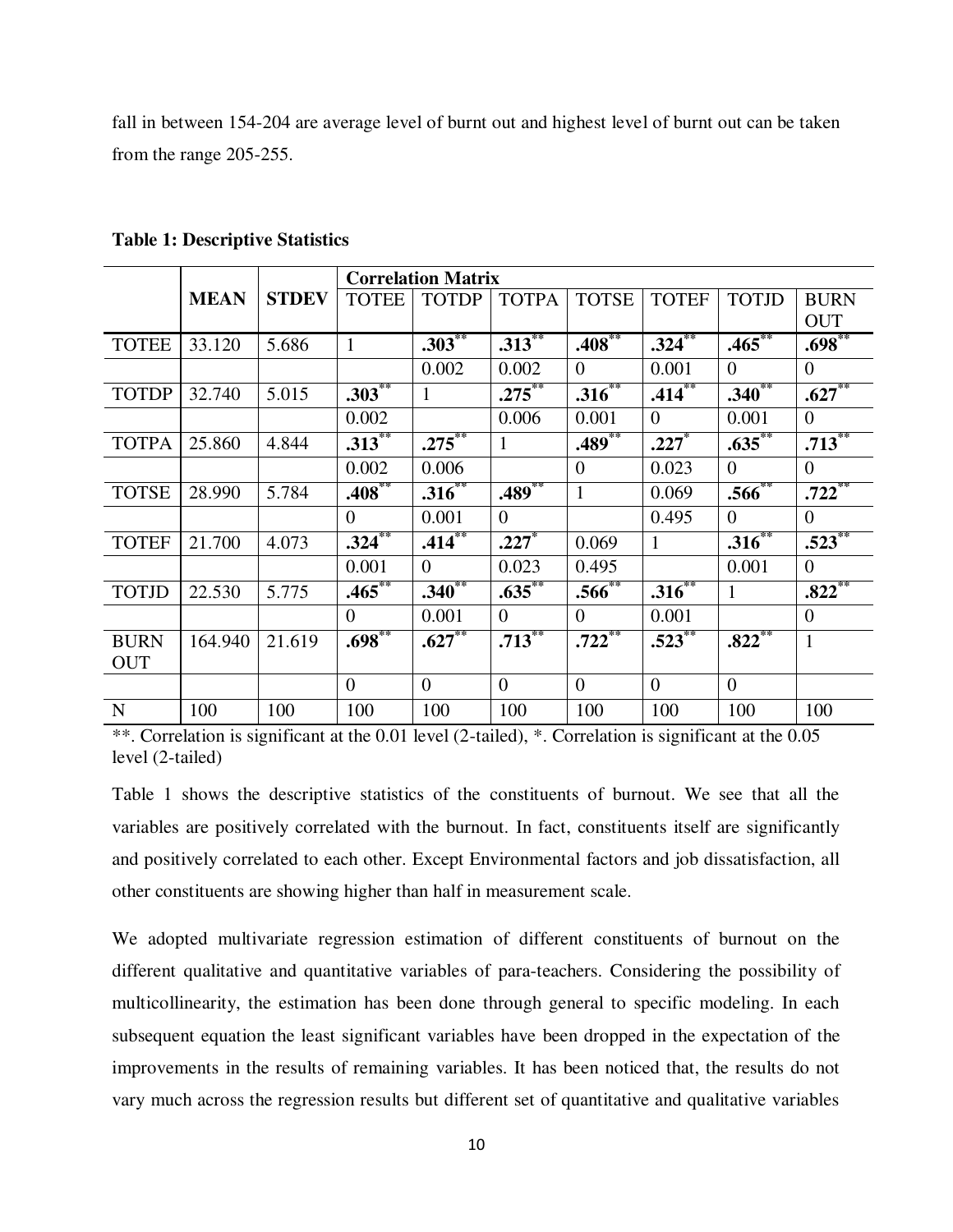are affecting the different constituents of burnout. The results of each indicator have been explained separately.

| Indep.              | <b>Result 1</b> | <b>Result 2</b> | <b>Result 3</b>          | <b>Result 4</b> | <b>Result 5</b> | <b>Result 6</b>          |
|---------------------|-----------------|-----------------|--------------------------|-----------------|-----------------|--------------------------|
| <b>Variables</b>    |                 |                 |                          |                 |                 |                          |
| Constant            | 24.208          | 23.951          | 22.864                   | 22.83           | 24.835          | 28.48                    |
|                     | $(4.51)$ ***    | $(4.85)$ ***    | $(5.56)$ ***             | $(5.54)$ ***    | $(6.49)$ ***    | $(9.36)$ ***             |
| Age                 | .122            | .112            | .138                     | .151            | .171            | .203                     |
|                     | (1.23)          | (1.21)          | (1.56)                   | $(1.72)^*$      | $(2.04)$ **     | $(2.49)$ **              |
| Gender              | $-2.091$        | $-2.127$        | $-2.280$                 | $-2.266$        | $-2.204$        | $-2.542$                 |
|                     | $(-1.77)*$      | $(-1.87)*$      | $(-2.05)*$               | $(-2.04)$ *     | $(-2.03)$ **    | $(-2.37)$ **             |
| Education           | $-.477$         | $-.532$         | $\overline{\phantom{a}}$ |                 |                 |                          |
| qualification       | $(-0.40)$       | $(-0.48)$       |                          |                 |                 |                          |
| Teach_exp           | .401            | .445            | .420                     | .341            | L.              | $\blacksquare$           |
|                     | (1.25)          | (1.56)          | (1.51)                   | (1.26)          |                 |                          |
| M_ status           | $-0.782$        | $\overline{a}$  |                          |                 | $\overline{a}$  | $\overline{a}$           |
|                     | $(-.046)$       |                 |                          |                 |                 |                          |
| No. of              | .217            | .204            | $\frac{1}{2}$            | $\overline{a}$  | $\frac{1}{2}$   | $\overline{\phantom{a}}$ |
| Dependents          | (.90)           | (0.87)          |                          |                 |                 |                          |
| School location     | $-1.64$         | $-1.745$        | $\overline{a}$           | $\frac{1}{2}$   | $\overline{a}$  |                          |
|                     | $(-.64)$        | $(-0.70)$       |                          |                 |                 |                          |
| Time taken to       | .004            | $\overline{a}$  | $\overline{a}$           | $\blacksquare$  | $\blacksquare$  | $\blacksquare$           |
| reach school        | (.08)           |                 |                          |                 |                 |                          |
| No of regular       | $-1.085$        | $-1.052$        | $-1.131$                 | $-1.572$        | $-1.490$        | $-1.684$                 |
| teacher             | $(-.44)$        | $(-1.64)$       | $(-1.80)$ *              | $(3.18)$ ***    | $(-.76)$ ***    | $(-4.45)$ ***            |
| No. of Para-        | $-.050$         | $\blacksquare$  |                          |                 | $\blacksquare$  | $\blacksquare$           |
| teacher             | $(-.05)$        |                 |                          |                 |                 |                          |
| Class rooms         | .372            | .332            | .347                     | .213            | $\overline{a}$  | $\overline{\phantom{a}}$ |
|                     | (1.07)          | (1.08)          | (1.16)                   | (0.77)          |                 |                          |
| <b>Students</b>     | $-.012$         | $-0.012$        | $-.011$                  |                 | $\overline{a}$  | $\overline{a}$           |
| population          | $(-1.06)$       | $(-1.20)$       | $(-1.14)$                |                 |                 |                          |
| School in-          | .479            | $\overline{a}$  |                          | $\overline{a}$  | $\overline{a}$  |                          |
| charge              | (.32)           |                 |                          |                 |                 |                          |
| Financial           | .210            | .218            | .198                     | .188            | .196            | $\blacksquare$           |
| insecurity          | (1.52)          | (1.65)          | (1.57)                   | (1.49)          | (1.55)          |                          |
| <b>F-statistics</b> | 2.51            | 3.64            | 5.12                     | 5.74            | 8.11            | 9.86                     |
| DF                  | F(14, 85)       | F(10, 89)       | F(7, 92)                 | F(6, 93)        | F(4, 95)        | F(3, 96)                 |
| $R^{-2}$            | 0.1763          | 0.2107          | 0.2257                   | 0.2232          | 0.2231          | 0.2117                   |
| No. obs.            | 100             | 100             | 100                      | 100             | 100             | 100                      |

**Table 2: Emotional Exhaustion** 

\*\*\* Significant at 1%, \*\* significant at 5%, \* significant at 10%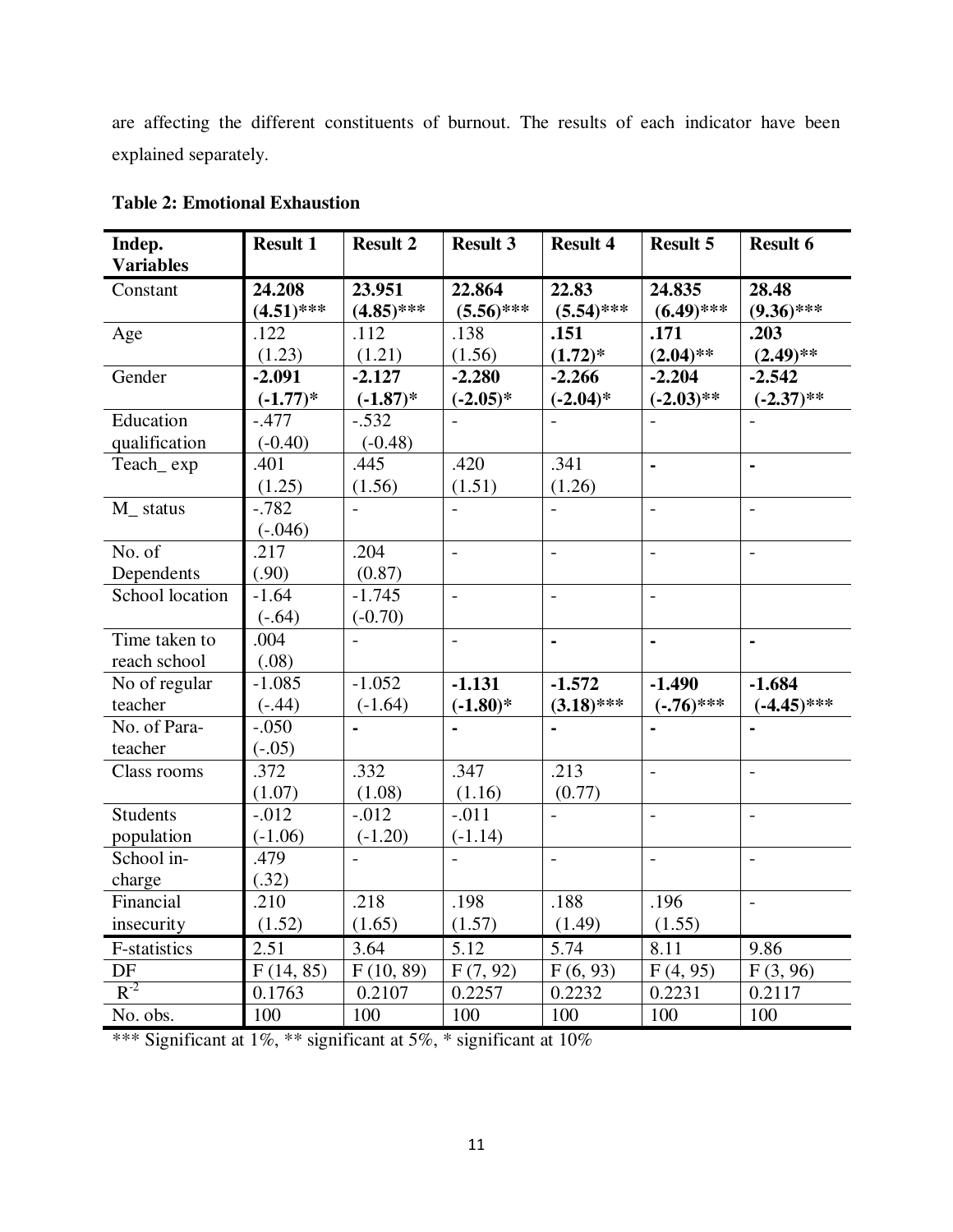Table 2 shows that gender is the only significant variable in the most general model. Since dummy takes 1, if gender is male and 0 otherwise, it states that male are having less emotionally exhausted than female counterparts. Similarly, higher the number of government teacher in schools, lesser the emotional exhaustion of para-teachers (significant from result 3 to result 6). It implies that, presence of government teacher in higher number in the schools boost the confidence of para-teachers and makes them less vulnerable for emotional exhaustion. Considering the possibility of multicollinearity, as we keep dropping the least significant variables, results improve in the remaining insignificant variables such as number of regular teacher and age of para-teachers became significant in result 3 and result 4 respectively. Additionally, significant variable becomes further more significant such as - gender, age and number of regular teacher. The signs of financial insecurity are positive, which states that, higher the financial insecurity more will be the emotional exhaustion, but it is not significant. Remaining variables such as-time taken to reach schools, whether para-teacher is school incharge, number of dependents, number of class rooms and years of teaching experience are positively related with emotional exhaustion but insignificant. Similarly variables such asnumber of para-teachers, marital status, educational qualification, school location (1, if rural and 0 otherwise), students" population have negative signs but insignificant. Since, the data is crosssection, hence result shows very less adjusted R-square (hovering around 21%-22%) but Fstatistics shows all the models are significant.

| Indep.<br><b>Variables</b> | <b>Result 1</b> | <b>Result 2</b> | <b>Result 3</b> | <b>Result 4</b> | <b>Result 5</b> | <b>Result 6</b> |
|----------------------------|-----------------|-----------------|-----------------|-----------------|-----------------|-----------------|
| Constant                   | 23.190          | 23.636          | 23.434          | 23.925          | 23.431          | 24.237          |
|                            | $(4.71)$ ***    | $(5.45)$ ***    | $(5.47)$ ***    | $(6.27)$ ***    | $(6.48)$ ***    | $(6.80)$ ***    |
| Age                        | $-.131$         | $-.135$         | $-.140$         | $-.146$         | $-.117$         | $-.133$         |
|                            | $(-1.43)$       | $(-1.53)$       | $(-1.61)$       | $(-1.73)*$      | $(-1.47)$       | $(-1.69)*$      |
| Gender                     | $-.527$         | $-.490$         | $-.477$         |                 |                 |                 |
|                            | $(-.49)$        | $(-0.46)$       | $(-0.45)$       |                 |                 |                 |
| Education                  | .551            | .522            | .479            |                 |                 |                 |
| Qualification              | (0.51)          | (0.50)          | (0.46)          |                 |                 |                 |
| Teach exp                  | .631            | .642            | .643            | .651            | .619            |                 |
|                            | $(2.15)$ **     | $(2.35)$ **     | $(2.36)$ **     | $(2.43)$ **     | $(2.33)$ **     |                 |
| $M_{}$ status              | 1.582           | 1.611           | 1.509           | 1.396           |                 |                 |
|                            | (1.02)          | (1.07)          | (1.02)          | (0.97)          |                 |                 |
| No. of                     | $-.087$         | $-.084$         |                 |                 |                 |                 |

**Table 3: Depersonalization and Invisibility**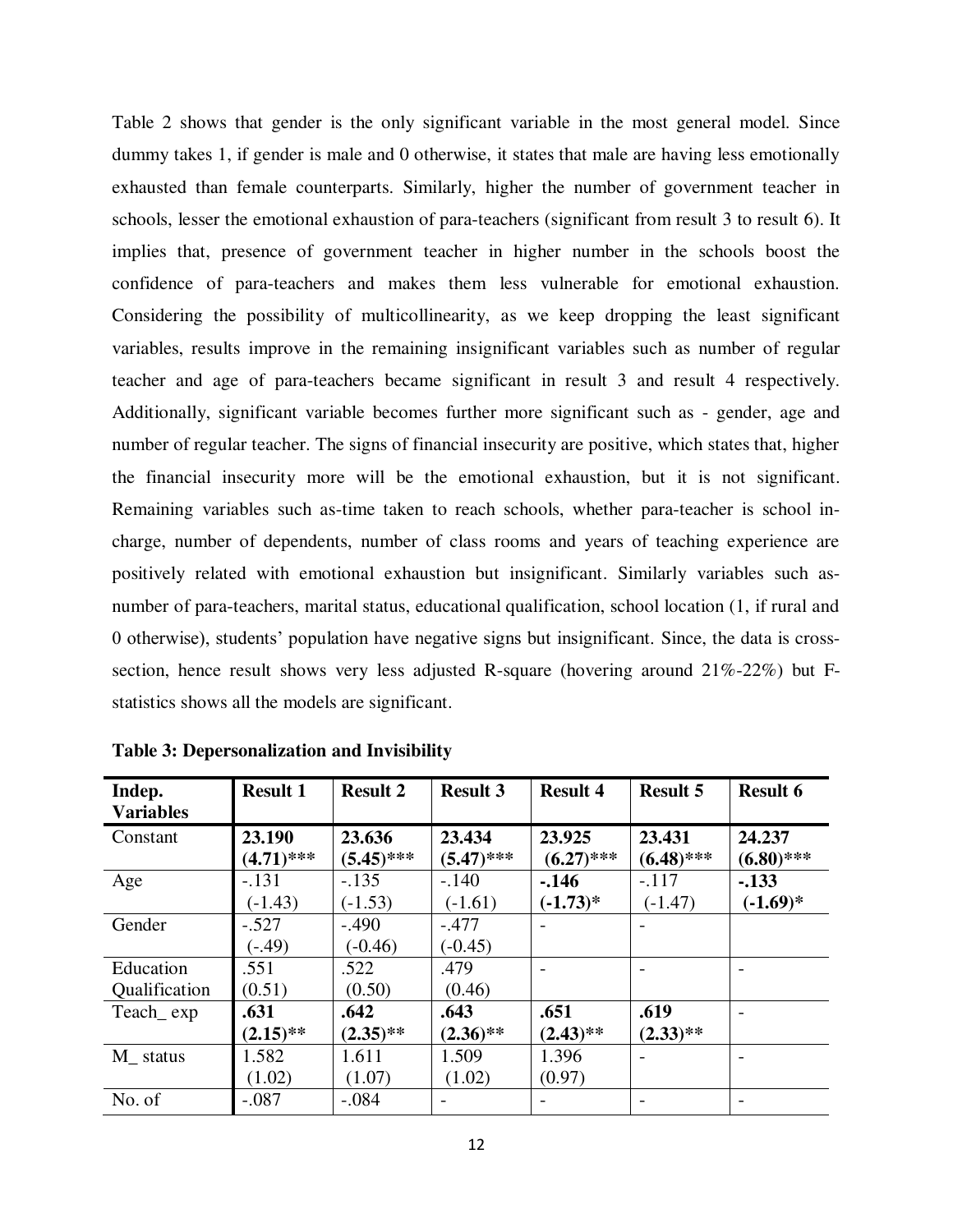| Dependents      | $(-0.39)$    | $(-0.39)$    |              |              |                |                |
|-----------------|--------------|--------------|--------------|--------------|----------------|----------------|
| School          | .496         |              |              |              |                |                |
| location        | (0.21)       |              |              |              |                |                |
| Time taken to   | $-.090$      | $-.090$      | $-.091$      | $-.091$      | $-.088$        | $-.086$        |
| reach school    | $(-2.07)$ ** | $(-2.10)$ ** | $(-2.13)$ ** | $(-2.24)$ ** | $(-2.16)$ **   | $(-2.11)$ **   |
| No of regular   | .727         | .763         | .767         | .757         | .501           | .670           |
| teacher         | (1.05)       | (1.50)       | (1.52)       | $(1.71)^*$   | (1.30)         | $(1.85)^*$     |
| No. of Para-    | .357         | .386         | .367         |              | $\blacksquare$ |                |
| teacher         | (0.41)       | (0.48)       | (0.46)       |              |                |                |
| Class rooms     | $-.276$      | $-.275$      | $-.286$      | $-.238$      |                |                |
|                 | $(-0.87)$    | $(-0.89)$    | $(-0.93)$    | $(-0.91)$    |                |                |
| <b>Students</b> | .000         |              |              |              |                |                |
| population      | (0.07)       |              |              |              |                |                |
| School in-      | $-1.853$     | $-1.846$     | $-1.871$     | $-2.033$     | $-1.448$       | $\blacksquare$ |
| charge          | $(-1.37)$    | $(-1.38)$    | $(-1.41)$    | $(-1.59)$    | $(-1.23)$      |                |
| Financial       | .471         | .472         | .476         | .495         | .485           | .470           |
| insecurity      | $(3.71)$ *** | $(3.81)$ *** | $(3.88)$ *** | $(4.32)$ *** | $(4.25)$ ***   | $(4.13)$ ***   |
| F-statistics    | 1.88         | 2.24         | 2.45         | 3.38         | 4.25           | 4.77           |
| DF              | F(14, 85)    | F(12, 87)    | F(11, 88)    | F(8, 91)     | F(6, 93)       | F(5, 94)       |
| $R^{-2}$        | 0.1103       | 0.1303       | 0.1387       | 0.1613       | 0.1644         | 0.1600         |
| No. obs.        | 100          | 100          | 100          | 100          | 100            | 100            |

Table 3 results show that explanatory variables such as- financial insecurity, teaching experiences, time taken to reach school are consistently significant throughout the results. It states that, higher the financial insecurity and higher the teaching experience, higher the Depersonalization and Invisibility in schools. This shows that teachers are bored by renewing their contract in every year and spend more time as a teacher in school along with low emoluments. In fact, significance of financial insecurity stated that due to low pay scale the parateachers psychologically and financially suffer a lot to manage the expenses and develop feelings of detachment. So, significance of financial insecurity shows it is the main predictor of depersonalization. Similarly, time taken to reach schools is significant with negative sign states that, longer the distance of schools from their home, more depersonalized and invisible they feel. It may be due to working in such restricted job environment and nature of job; make them feel detached. Result 4 and result 6 show that, age is significantly contributing to depersonalization and invisibility, which states that higher the age higher the depersonalization and invisibility. Similarly, the number of regular teacher in school has a positive signs, but significant only in the result 4 and result 6. Hence, the two variables; age and number of regular teacher states that,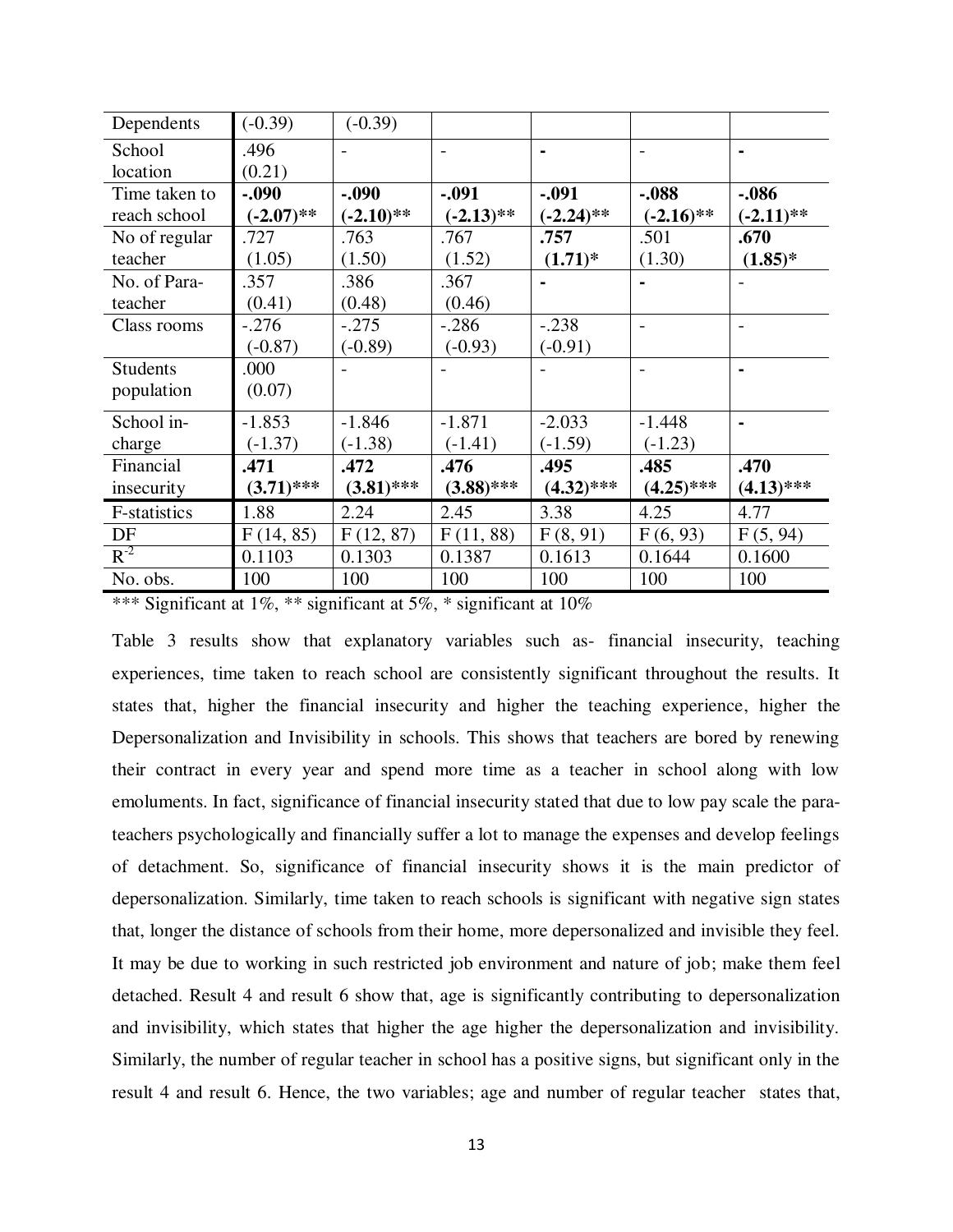higher the number of regular teacher, higher is depersonalization and invisibility, but this is lower with respect to the age of para-teachers.

The variables such as school location, students' population, number of para-teachers, educational qualification, marital status have positive signs but insignificant. Similarly, variables such as number of dependents, gender, number of class rooms and whether school in-charge is negative in sign and insignificant. Finally, though  $R^{-2}$  is very low throughout the equations, but F-statistics is significant in all the models. In fact, the most specific model has the highest F-statistics, showing good fit of the model.

| Indep.           | <b>Result 1</b> | <b>Result 2</b> | <b>Result 3</b> | <b>Result 4</b>          | <b>Result 5</b>          | <b>Result 6</b>          |
|------------------|-----------------|-----------------|-----------------|--------------------------|--------------------------|--------------------------|
| <b>Variables</b> |                 |                 |                 |                          |                          |                          |
|                  |                 |                 |                 |                          |                          |                          |
| Constant         | 3.064           | 3.074           | 2.603           | 2.830                    | 2.942                    | 2.239                    |
|                  | (1.04)          | (1.08)          | (0.99)          | (1.45)                   | (1.51)                   | (1.17)                   |
| Age              | .142            | .141            | .137            | .141                     | .143                     | .130                     |
|                  | $(2.61)$ ***    | $(2.72)$ ***    | $(2.72)$ ***    | $(3.06)$ ***             | $(3.12)$ ***             | $(2.86)$ ***             |
| Gender           | $-1.094$        | $-1.105$        | $-1.010$        | $-0.969$                 | $-0.966$                 | $-0.966$                 |
|                  | $(-1.69)*$      | $(-1.76)^*$     | $(-1.74)$ *     | $(-1.73)*$               | $(-1.76)$ *              | $(-1.72)*$               |
| Education        | $-.513$         | $-.529$         | $-.475$         | $-.566$                  |                          |                          |
| Qualification    | $(-0.79)$       | $(-0.85)$       | $(-0.79)$       | $(-0.98)$                |                          |                          |
| Teach_exp        | $-.009$         |                 |                 |                          | ä,                       | $\blacksquare$           |
|                  | $(-0.05)$       |                 |                 |                          |                          |                          |
| M status         | $-.273$         | $-.265$         | $-.123$         | $\overline{a}$           | $\frac{1}{2}$            | $\overline{\phantom{a}}$ |
|                  | $(-0.30)$       | $(-0.29)$       | $(-0.14)$       |                          |                          |                          |
| No. of           | $-.187$         | $-.187$         | $-.185$         | $-.177$                  | $-189$                   | $\overline{\phantom{a}}$ |
| Dependents       | $(-1.42)$       | $(-1.43)$       | $(-0.44)$       | $(-1.45)$                | $(-1.55)$                |                          |
| School           | .368            | .364            | .387            | $\overline{\phantom{0}}$ | $\overline{\phantom{0}}$ | $\blacksquare$           |
| location         | (0.26)          | (0.27)          | (0.29)          |                          |                          |                          |
| Time taken to    | .003            |                 |                 | $\blacksquare$           | $\blacksquare$           |                          |
| reach school     | (0.12)          |                 |                 |                          |                          |                          |
| No of regular    | $-.101$         | $-.093$         | $\overline{a}$  | $\overline{\phantom{0}}$ | $\overline{\phantom{0}}$ | $\overline{\phantom{a}}$ |
| teacher          | $(-0.25)$       | $(-0.24)$       |                 |                          |                          |                          |
| No. of Para-     | $-.116$         | $-.114$         | $\overline{a}$  | $\overline{\phantom{0}}$ | $\overline{\phantom{0}}$ | $\blacksquare$           |
| teacher          | $(-0.23)$       | $(-0.23)$       |                 |                          |                          |                          |
| Class rooms      | .108            | .110            | .040            | $\overline{a}$           | $\overline{a}$           | $\blacksquare$           |
|                  | (0.57)          | (0.59)          | (0.29)          |                          |                          |                          |
| <b>Students</b>  | $-.001$         | $-.001$         |                 | $\overline{a}$           | $\overline{\phantom{0}}$ | $\overline{a}$           |
| population       | $(-0.21)$       | $(-0.25)$       |                 |                          |                          |                          |
| School in-       | .460            | .442            | .531            | $\overline{a}$           | $\overline{a}$           | $\blacksquare$           |

**Table 4: Reduced Personal Accomplishment**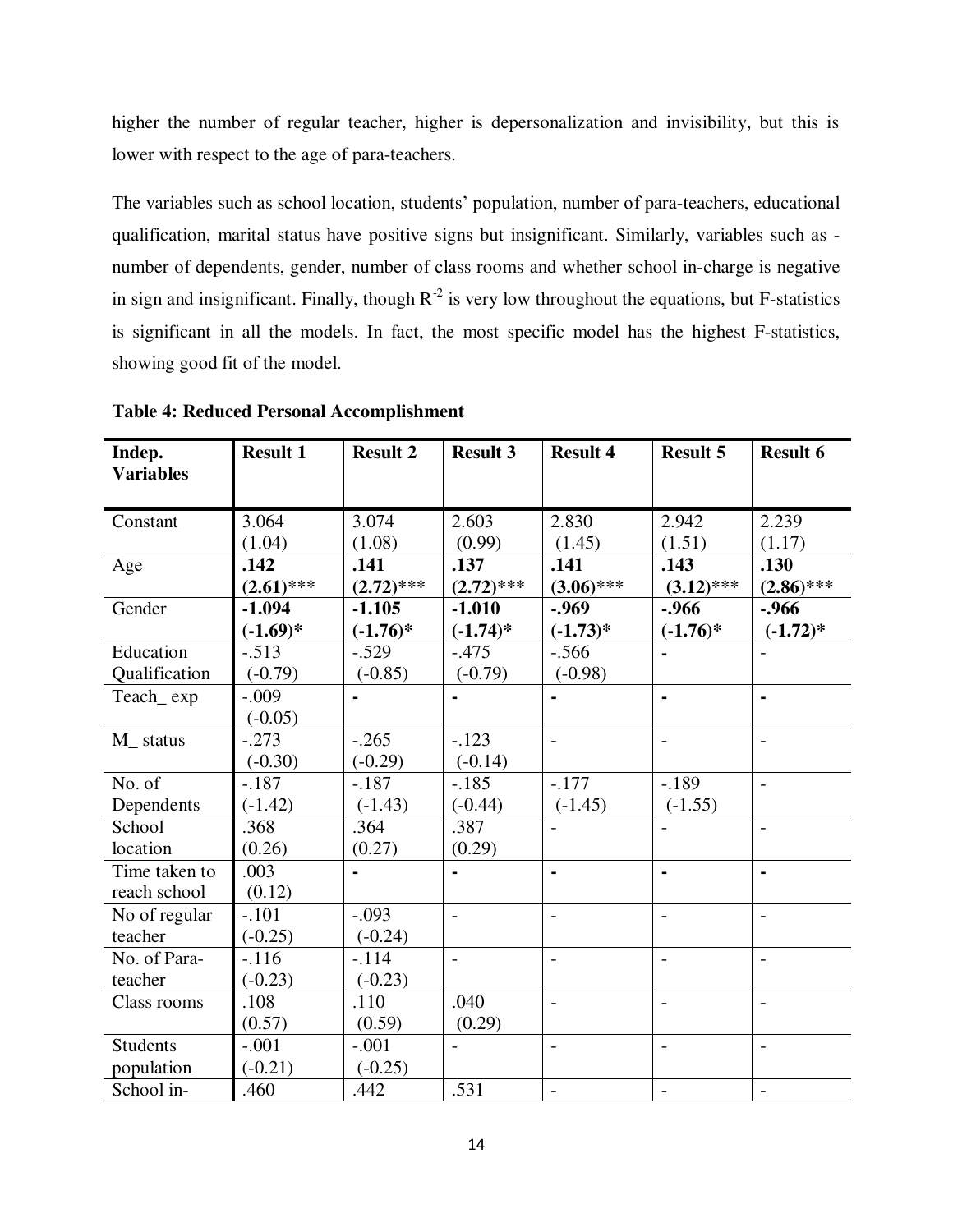| charge       | (0.57)        | (0.59)        | (0.74)        |               |               |               |
|--------------|---------------|---------------|---------------|---------------|---------------|---------------|
| Financial    | .835          | .836          | .843          | .855          | .840          | .846          |
| insecurity   | $(11.01)$ *** | $(11.23)$ *** | $(12.00)$ *** | $(12.86)$ *** | $(12.99)$ *** | $(13.01)$ *** |
| F-statistics | 14.75         | 17.61         | 24.16         | 44.94         | 55.96         | 72.75         |
| DF           | F(14, 85)     | F(12, 87)     | F(9, 90)      | F(5, 94)      | F(4, 95)      | F(3, 96)      |
| $R^{-2}$     | 0.6604        | 0.6682        | 0.6780        | 0.6894        | 0.6895        | 0.6850        |
| No. obs.     | 100           | 100           | 100           | 100           | 100           | 100           |

Table 4 shows, the variables which are consistently significant throughout the results are: Age, Gender and financial insecurity where, age and financial insecurity are affecting significantly by showing higher level of low personal accomplishment. However, Gender is negative in sign, shows that male para-teachers have lower Personal Accomplishment than female counterparts. Other remaining variables such as - teaching experience, number of para-teachers, number of regular teacher, students" population, marital status, educational qualification, number of dependents is negative in sign and insignificant. Similarly, time taken to reach schools, school location, number of classrooms and whether school in-charge have positive in sign but insignificant. Throughout, the results we find very high  $R^{-2}$ , accompanied by very high Fstatistics. This indicates that, all the models are significant and good fit.

| Indep.<br><b>Variables</b> | <b>Result 1</b>        | <b>Result 2</b>         | <b>Result 3</b>        | <b>Result 4</b>         | <b>Result 5</b>        | <b>Result 6</b>        |
|----------------------------|------------------------|-------------------------|------------------------|-------------------------|------------------------|------------------------|
| Constant                   | 10.786<br>(2.12)       | 10.632<br>(2.16)        | 9.302<br>(2.27)        | 9.353<br>(2.41)         | 8.344<br>(2.42)        | 12.150<br>$(4.70)$ *** |
| Age                        | $-.035$<br>$(-0.38)$   | $-.038$<br>$(-0.43)$    |                        |                         |                        |                        |
| Gender                     | $-.988$<br>$(-0.89)$   | $-0.939$<br>$(-0.88)$   | $-1.038$<br>$(-1.00)$  | $-1.088$<br>$(-1.07)$   |                        |                        |
| Education<br>qualification | $-1.895$<br>$(-1.70)*$ | $-1.902$<br>$(-1.74)$ * | $-1.863$<br>$(-1.73)*$ | $-1.919$<br>$(-1.81)^*$ | $-1.979$<br>$(-1.89)*$ | $-2.008$<br>$(-1.95)*$ |
| Teach_exp                  | .137<br>(0.45)         | .154<br>(0.54)          | .125<br>(0.46)         |                         |                        |                        |
| $M_{}$ status              | 1.864<br>(1.16)        | 1.897<br>(1.22)         | 1.720<br>(1.17)        | 1.613<br>(1.11)         |                        |                        |
| No. of<br>Dependents       | .0126<br>(0.06)        |                         |                        |                         |                        |                        |
| School location            | 3.048<br>(1.26)        | 2.984<br>(1.27)         | 3.126<br>(1.36)        | 3.088<br>(1.36)         | 3.585<br>(1.60)        |                        |
| Time taken to              | .048                   | .048                    | .050                   | .052                    |                        |                        |

| <b>Table 5: Low Self Efficacy</b> |  |
|-----------------------------------|--|
|-----------------------------------|--|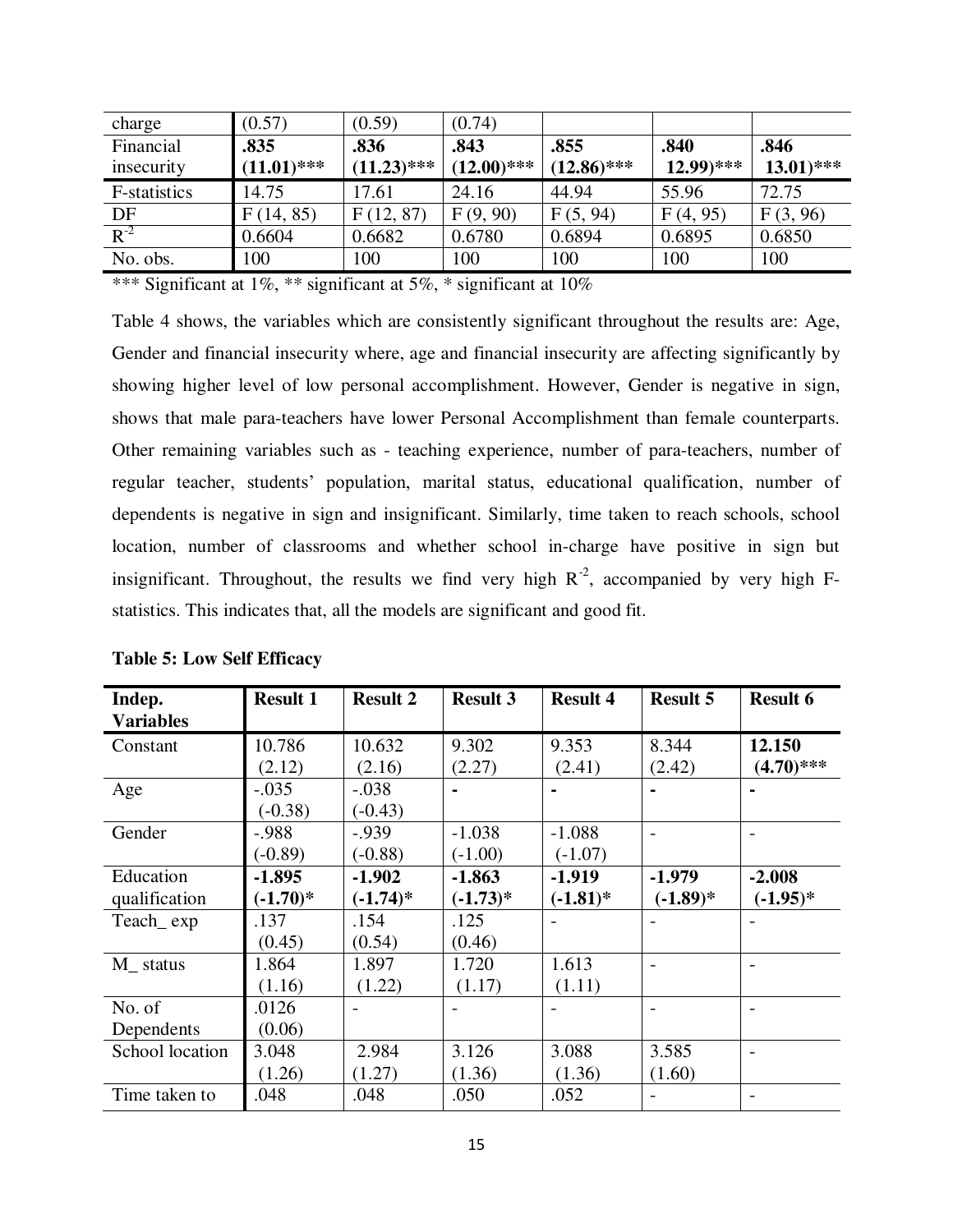| reach school        | (1.08)       | (1.08)       | (1.14)       | (1.22)       |              |              |
|---------------------|--------------|--------------|--------------|--------------|--------------|--------------|
| No of regular       | $-129$       |              |              |              |              |              |
| teacher             | $(-0.18)$    |              |              |              |              |              |
| No. of Para-        | $-.281$      | $-.200$      |              |              |              |              |
| teacher             | $(-0.32)$    | $(-0.26)$    |              |              |              |              |
| Class rooms         | $-156$       | $-.170$      | $-.186$      |              |              |              |
|                     | $(-0.47)$    | $(-0.55)$    | $(-0.63)$    |              |              |              |
| <b>Students</b>     | $-.003$      | $-.005$      | $-.005$      | $-.008$      |              |              |
| population          | $(-0.35)$    | $(-0.64)$    | $(-0.69)$    | $(-1.21)$    |              |              |
| School in-          | $-2.111$     | $-2.095$     | $-2.100$     | $-1.559$     | $-.739$      |              |
| charge              | $(-1.51)$    | $(-1.52)$    | $(-1.55)$    | $(-1.34)$    | $(-0.71)$    |              |
| Financial           | .756         | .763         | .753         | .760         | .797         | .766         |
| insecurity          | $(5.77)$ *** | $(6.19)$ *** | $(6.27)$ *** | $(6.38)$ *** | $(6.68)$ *** | $(6.76)$ *** |
| <b>F-statistics</b> | 3.87         | 4.62         | 5.63         | 7.05         | 12.30        |              |
|                     |              |              |              |              |              | 22.97        |
| DF                  | F(14, 85)    | F(12, 87)    | F(10, 89)    | F(8, 91)     | F(4, 95)     | F(2, 97)     |
| $R^{-2}$            | 0.2888       | 0.3049       | 0.3186       | 0.3282       | 0.3134       | 0.3074       |
| No. obs.            | 100          | 100          | 100          | 100          | 100          | 100          |

Table 5 shows that, educational qualification is negative and significantly affecting the low self efficacy. That is, higher the educational qualification lower will be the low self efficacy; it means higher the educational qualification higher the self efficacy. Similarly, positive and significant financial insecurity shows that, perceived low self efficacy is resulted due to financial factor. It state that, higher will be the financial insecurity lower be the self efficacy. Remaining variables such as - number of dependents, teaching experience, marital status, time taken to reach schools, location of schools are positive but insignificant. Similarly, other variables such asnumber of regular teacher, age, number of Para-teacher, number of class rooms, gender, students" population and whether school in-charge is negative but insignificantly affecting the low self efficacy.

| Indep.<br><b>Variables</b> | <b>Result 1</b>        | <b>Result 2</b>        | <b>Result 3</b>        | <b>Result 4</b>        | <b>Result 5</b>        | <b>Result 6</b>        |
|----------------------------|------------------------|------------------------|------------------------|------------------------|------------------------|------------------------|
| Constant                   | 15.758<br>$(3.75)$ *** | 15.786<br>$(3.88)$ *** | 15.824<br>$(5.44)$ *** | 15.747<br>$(5.45)$ *** | 15.343<br>$(5.37)$ *** | 17.743<br>$(7.58)$ *** |
| Age                        | .018<br>(0.23)         | .019<br>(0.26)         |                        |                        |                        |                        |
| Gender                     | $-.915$<br>$(-0.99)$   | $-.921$<br>$(-1.05)$   | $-.807$<br>$(-0.99)$   | $-.718$<br>$(-0.92)$   |                        |                        |

|  | <b>Table 6: Environmental Factors</b> |  |
|--|---------------------------------------|--|
|--|---------------------------------------|--|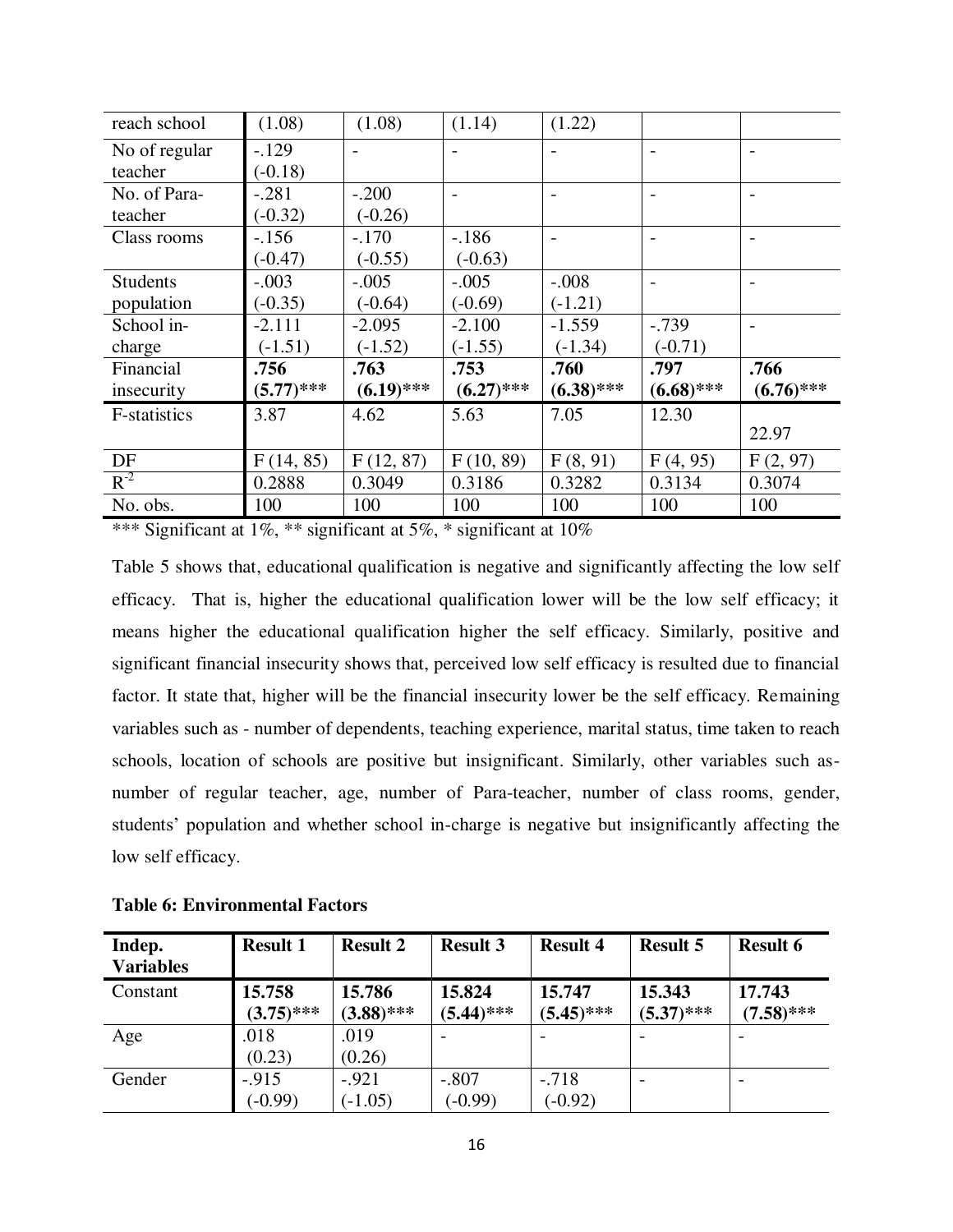| Education           | $-.389$     | $-.381$        |                          |                          |                          |                          |
|---------------------|-------------|----------------|--------------------------|--------------------------|--------------------------|--------------------------|
| Qualification       | $(-0.42)$   | $(-0.42)$      |                          |                          |                          |                          |
| Teach_exp           | .264        | .264           | .223                     | .215                     | .205                     | $\blacksquare$           |
|                     | (1.06)      | (1.12)         | (1.11)                   | (1.08)                   | (1.03)                   |                          |
| M status            | .417        | .431           |                          |                          | $\overline{\phantom{0}}$ | $\overline{\phantom{a}}$ |
|                     | (0.32)      | (0.33)         |                          |                          |                          |                          |
| No. of              | .014        | $\blacksquare$ | $\blacksquare$           | $\overline{\phantom{0}}$ | $\blacksquare$           | $\blacksquare$           |
| Dependents          | (0.07)      |                |                          |                          |                          |                          |
| School              | $-712$      | $-.696$        | $\blacksquare$           | $\overline{\phantom{a}}$ | $\overline{\phantom{0}}$ | $\overline{\phantom{a}}$ |
| location            | $(-0.36)$   | $(-0.36)$      |                          |                          |                          |                          |
| Time taken to       | $-.013$     | $-.013$        | $\overline{\phantom{a}}$ | $\qquad \qquad -$        | $\overline{\phantom{0}}$ | $\overline{\phantom{a}}$ |
| reach school        | $(-0.35)$   | $(-0.36)$      |                          |                          |                          |                          |
| No of regular       | .004        |                | $\overline{a}$           | $\overline{\phantom{a}}$ | $\overline{a}$           | $\overline{\phantom{a}}$ |
| teacher             | (0.01)      |                |                          |                          |                          |                          |
| No. of Para-        | .657        | .658           | .686                     | .658                     | .621                     | $\mathbf{r}$             |
| teacher             | (0.89)      | (1.03)         | (1.12)                   | (1.09)                   | (1.03)                   |                          |
| Class rooms         | $-.332$     | $-.329$        | $-.328$                  | $-.385$                  | $-0.376$                 | $-.343$                  |
|                     | $(-1.22)$   | $(-1.28)$      | $(-1.38)$                | $(-2.00)$ **             | $(-1.95)*$               | $(-2.04)$ **             |
| <b>Students</b>     | $-.003$     | $-.003$        | $-.002$                  |                          |                          |                          |
| population          | $(-0.35)$   | $(-0.47)$      | $(-0.42)$                |                          |                          |                          |
| School in-          | $-.558$     | $-.555$        |                          | $\overline{\phantom{0}}$ | $\overline{\phantom{a}}$ | $\overline{\phantom{a}}$ |
| charge              | $(-0.48)$   | $(-0.49)$      |                          |                          |                          |                          |
| Financial           | .222        | .221           | .215                     | .219                     | .225                     | .231                     |
| insecurity          | $(2.05)$ ** | $(2.17)$ **    | $(2.32)$ **              | $(2.40)$ **              | $(2.47)$ **              | $(2.56)$ **              |
| <b>F-statistics</b> | 1.14        | 1.36           | 2.74                     | 3.28                     | 3.90                     | 6.72                     |
| DF                  | F(14, 85)   | F(12, 87)      | F(6, 93)                 | F(5, 94)                 | F(4, 95)                 | F(2, 97)                 |
| $R^{-2}$            | 0.0189      | 0.0414         | 0.0954                   | 0.1034                   | 0.1048                   | 0.1035                   |
| No. obs.            | 100         | 100            | 100                      | 100                      | 100                      | 100                      |

Table 6 stated that financial insecurity is positive and significantly affecting the burnout in all the results. However, number of class room is significantly not able to create the good environment of teaching so as to reduce the burnout of Para-teacher. The research evidence derived from current study conducted on para-teachers showed that due to less number of classrooms in schools, job and the family environments are affected. The other additional variables such asnumber of dependents, number of regular teacher, age, marital status, number of para-teachers is positive but not significantly affecting the environment which cause for burnout. Similarly, variables such as- location of schools, time taken to reach schools, educational qualification, whether school in-charge, students' population, gender, number of class rooms are negative in sign but insignificantly affecting the environmental factors for causing burnout.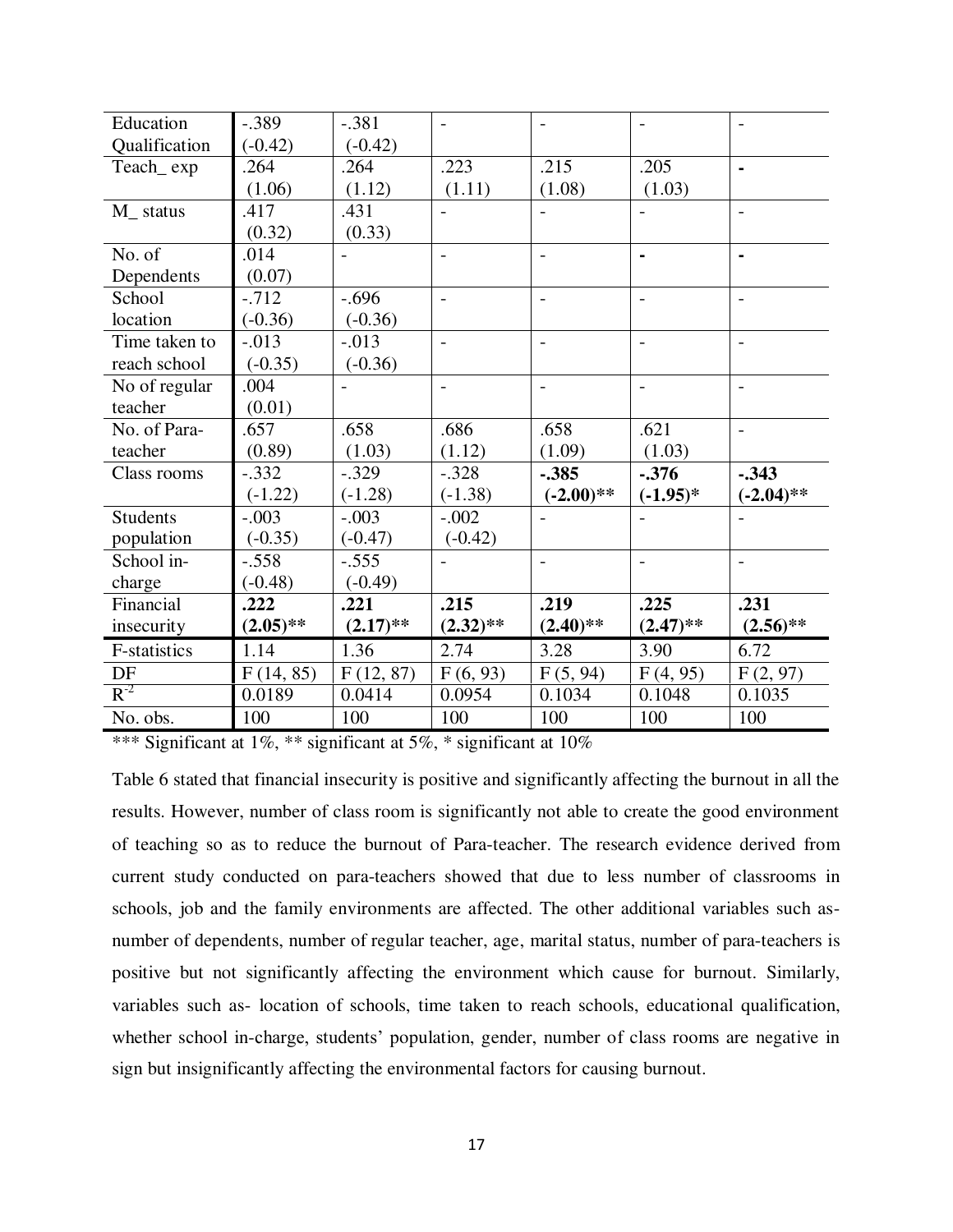| Indep.<br><b>Variables</b> | <b>Result 1</b> | <b>Result 2</b>          | <b>Result 3</b>          | <b>Result 4</b> | <b>Result 5</b>          | <b>Result 6</b>          |
|----------------------------|-----------------|--------------------------|--------------------------|-----------------|--------------------------|--------------------------|
| Constant                   | 8.582           | 8.181                    | 8.473                    | 8.389           | 6.180                    | 4.217                    |
|                            | $(1.96)^*$      | $(2.16)$ **              | $(2.36)$ **              | $(2.34)$ **     | $(2.02)$ **              | (1.51)                   |
| Age                        | $-.014$         |                          |                          |                 |                          |                          |
|                            | $(-0.18)$       |                          |                          |                 |                          |                          |
| Gender                     | $-1.186$        | $-1.223$                 | $-1.294$                 | $-1.139$        | $-1.279$                 | $\blacksquare$           |
|                            | $(-1.23)$       | $(-1.33)$                | $(-1.42)$                | $(-1.27)$       | $(-1.44)$                |                          |
| Education                  | .910            | .851                     | .821                     | $\overline{a}$  |                          | $\blacksquare$           |
| qualification              | (0.95)          | (0.91)                   | (0.90)                   |                 |                          |                          |
| Teach_exp                  | $-.015$         | $\overline{\phantom{a}}$ | $\overline{a}$           | $\overline{a}$  | $\overline{a}$           | $\overline{a}$           |
|                            | $(-0.06)$       |                          |                          |                 |                          |                          |
| M_status                   | $-.850$         | $-1.025$                 | $\overline{\phantom{a}}$ | $\overline{a}$  | $\overline{a}$           | $\overline{\phantom{a}}$ |
|                            | $(-0.62)$       | $(-.80)$                 |                          |                 |                          |                          |
| No. of                     | .166            | .154                     | $\overline{a}$           | $\overline{a}$  | $\overline{\phantom{a}}$ | $\overline{\phantom{a}}$ |
| Dependents                 | (0.84)          | (0.81)                   |                          |                 |                          |                          |
| School location            | $-2.020$        | $-2.115$                 | $-2.020$                 | $-2.255$        | $\blacksquare$           | $\blacksquare$           |
|                            | $(-0.97)$       | $(-1.07)$                | $(-1.04)$                | $(-1.17)$       |                          |                          |
| Time taken to              | .086            | .085                     | .084                     | .079            | .075                     | .082                     |
| reach school               | $(2.21)$ **     | $(2.28)$ **              | $(2.27)$ **              | $(2.17)$ **     | $(.2.08)$ **             | $(2.30)$ **              |
| No of regular              | $-.828$         | $-.668$                  | $-.685$                  | $-.394$         | $-.367$                  |                          |
| teacher                    | $(-1.35)$       | $(-1.52)$                | $(-1.63)$                | $(-1.21)$       | $(-1.13)$                |                          |
| No. of Para-               | $-1.530$        | $-1.414$                 | $-1.410$                 | $-1.081$        | $-1.080$                 | $-1.124$                 |
| teacher                    | $(-1.99)$ **    | $(-2.01)$ **             | $(-2.07)$ **             | $(-1.86)$ *     | $(-1.85)*$               | $(-1.93)*$               |
| School in-                 | .859            | .801                     | $\overline{a}$           |                 |                          |                          |
| charge                     | (0.71)          | (0.73)                   |                          |                 |                          |                          |
| Class rooms                | .266            | .300                     | .261                     | $\overline{a}$  | $\overline{\phantom{a}}$ |                          |
|                            | (.094)          | (1.11)                   | (1.01)                   |                 |                          |                          |
| <b>Students</b>            | .004            | $\sim$                   | $\overline{a}$           | $\overline{a}$  | $\overline{a}$           | $\mathbf{r}$             |
| population                 | (0.44)          |                          |                          |                 |                          |                          |
| Financial                  | .768            | .771                     | .779                     | .808            | .815                     | .858                     |
| insecurity                 | $(6.80)$ ***    | $(7.21)$ ***             | $(7.47)$ ***             | $(7.97)$ ***    | $(8.04)$ ***             | $(8.95)$ ***             |
| F-statistics               | 7.26            | 9.22                     | 13.11                    | 17.09           | 20.16                    | 32.52                    |
| $\rm DF$                   | F(14, 85)       | F(11, 88)                | F(8,91)                  | F(6, 93)        | F(5, 94)                 | F(3, 96)                 |
| $R^{-2}$                   | 0.4696          | 0.4862                   | 0.4946                   | 0.4937          | 0.4917                   | 0.4885                   |
| No. obs.                   | 100             | 100                      | 100                      | 100             | 100                      | 100                      |

**Table 7: Job Dissatisfaction** 

In Table 7, both factors financial insecurity and time taken to reach school shows positive and significant, it means higher the problem related to financial insecurity higher the job dissatisfaction. It has been noticed that, financial insecurity is inherently causing job dissatisfaction and hence burnout among para-teachers, but interestingly; longer the time taken to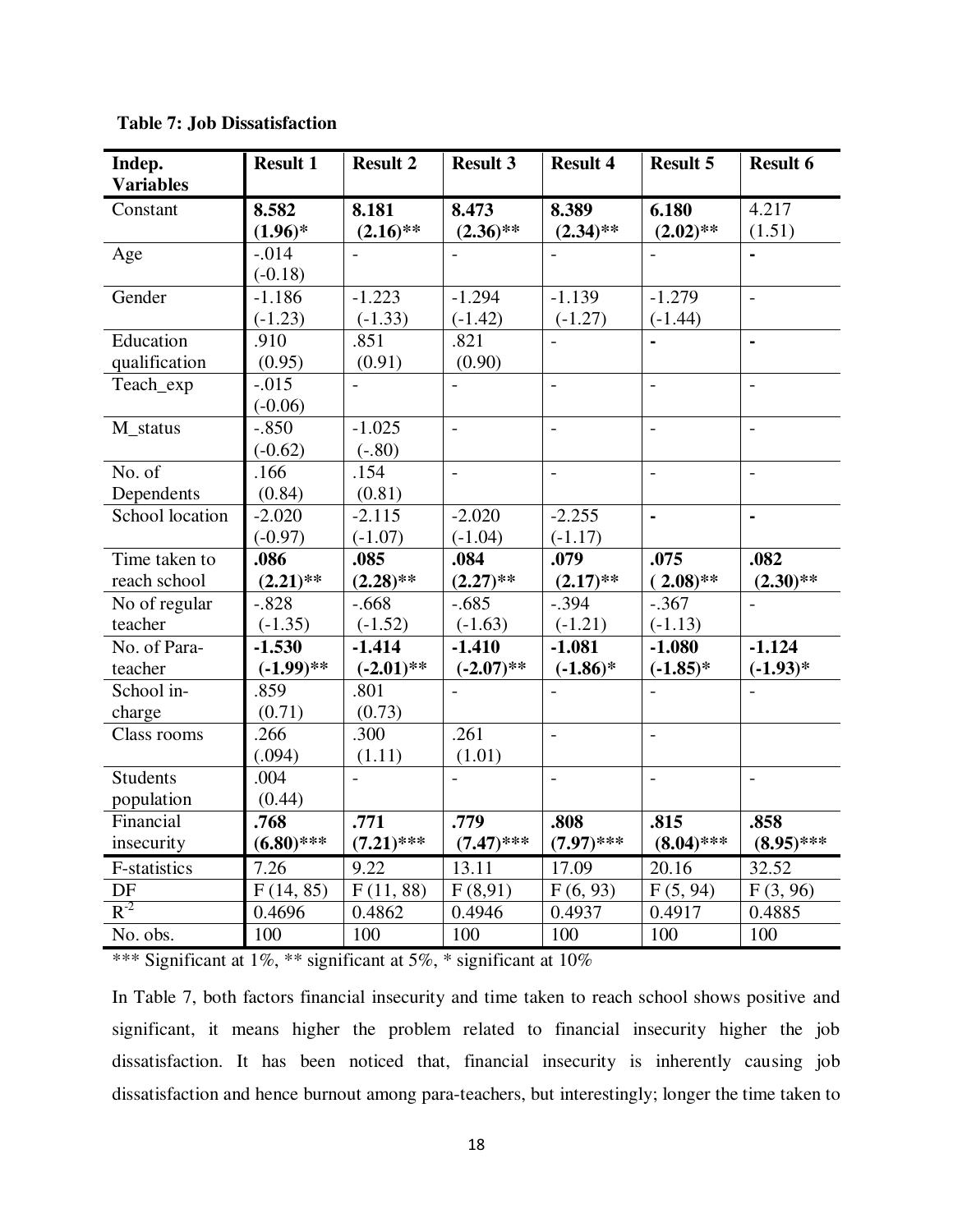reach schools higher is the job dissatisfaction. That is, longer the distance between school and home of the para-teachers', more dissatisfied from the job they are. The additional variables such as – age, teaching experience, marital status, location of school, number of regular teacher and gender are negative but insignificantly causing the burnout through job dissatisfaction. Similarly, variables such as- students' population, whether school in-charge, number of dependents, numbers of class rooms, educational qualification are positive but insignificantly affecting the job dissatisfaction.

| Indep.                     | <b>Result 1</b> | <b>Result 2</b>          | <b>Result 3</b>          | <b>Result 4</b>          |
|----------------------------|-----------------|--------------------------|--------------------------|--------------------------|
| <b>Variables</b>           |                 |                          |                          |                          |
| Constant                   | 85.590          | 85.456                   | 83.400                   | 87.727                   |
|                            | $(5.48)$ ***    | $(6.25)$ ***             | $(7.06)$ ***             | $(8.80)$ ***             |
| Age                        | .102            | .112                     | .100                     |                          |
|                            | (0.35)          | (0.41)                   | (0.37)                   |                          |
| Gender                     | $-6.803$        | $-6.856$                 | $-7.033$                 | $-6.558$                 |
|                            | $(-1.98)$ **    | $(-2.10)$ **             | $(-2.20)$ **             | $(-2.14)$ **             |
| Education                  | $-1.814$        | $-1.729$                 | $-1.869$                 |                          |
| Qualification              | $(-.53)$        | $(-0.52)$                | $(-0.58)$                |                          |
| Teach exp                  | 1.410           | 1.405                    | 1.500                    | 1.556                    |
|                            | (1.51)          | (1.55)                   | $(1.73)*$                | $(1.87)*$                |
| M_ status                  | 1.957           | 2.075                    | 2.175                    |                          |
|                            | (0.40)          | (0.44)                   | (0.47)                   |                          |
| No. of Dependents          | .135            | $\overline{\phantom{a}}$ |                          | $\overline{\phantom{0}}$ |
|                            | (0.19)          |                          |                          |                          |
| School location            | $-.460$         |                          |                          |                          |
|                            | $(-0.06)$       |                          |                          |                          |
| Time taken to reach school | .038            | .038                     | $\blacksquare$           |                          |
|                            | (0.27)          | (0.28)                   |                          |                          |
| No. of Regular teachers    | $-1.413$        | $-1.419$                 | $-1.038$                 | $-0.985$                 |
|                            | $(-0.65)$       | $(-0.70)$                | $(-0.57)$                | $(-0.56)$                |
| No. of Para-teacher        | $-0.963$        | $-0.937$                 |                          |                          |
|                            | $(-0.35)$       | $(-0.38)$                |                          |                          |
| Class rooms                | $-.017$         |                          | $\overline{\phantom{a}}$ | $\frac{1}{2}$            |
|                            | $(-0.02)$       |                          |                          |                          |
| Students population        | $-0.016$        | $-.016$                  | $-.022$                  | $-.024$                  |
|                            | $(-0.47)$       | $(-0.50)$                | $(-0.79)$                | $(-0.90)$                |
| School in-charge           | $-2.723$        | $-2.702$                 | $-2.550$                 | $-1.582$                 |
|                            | $(-0.63)$       | $(-0.65)$                | $(-0.63)$                | $(-041)$                 |
| Financial insecurity       | 3.265           | 3.259                    | 3.289                    | 3.269                    |
|                            | $(8.10)$ ***    | $(8.26)$ ***             | $(8.54)$ ***             | $(9.14)$ ***             |

#### **Table 8: Burnout**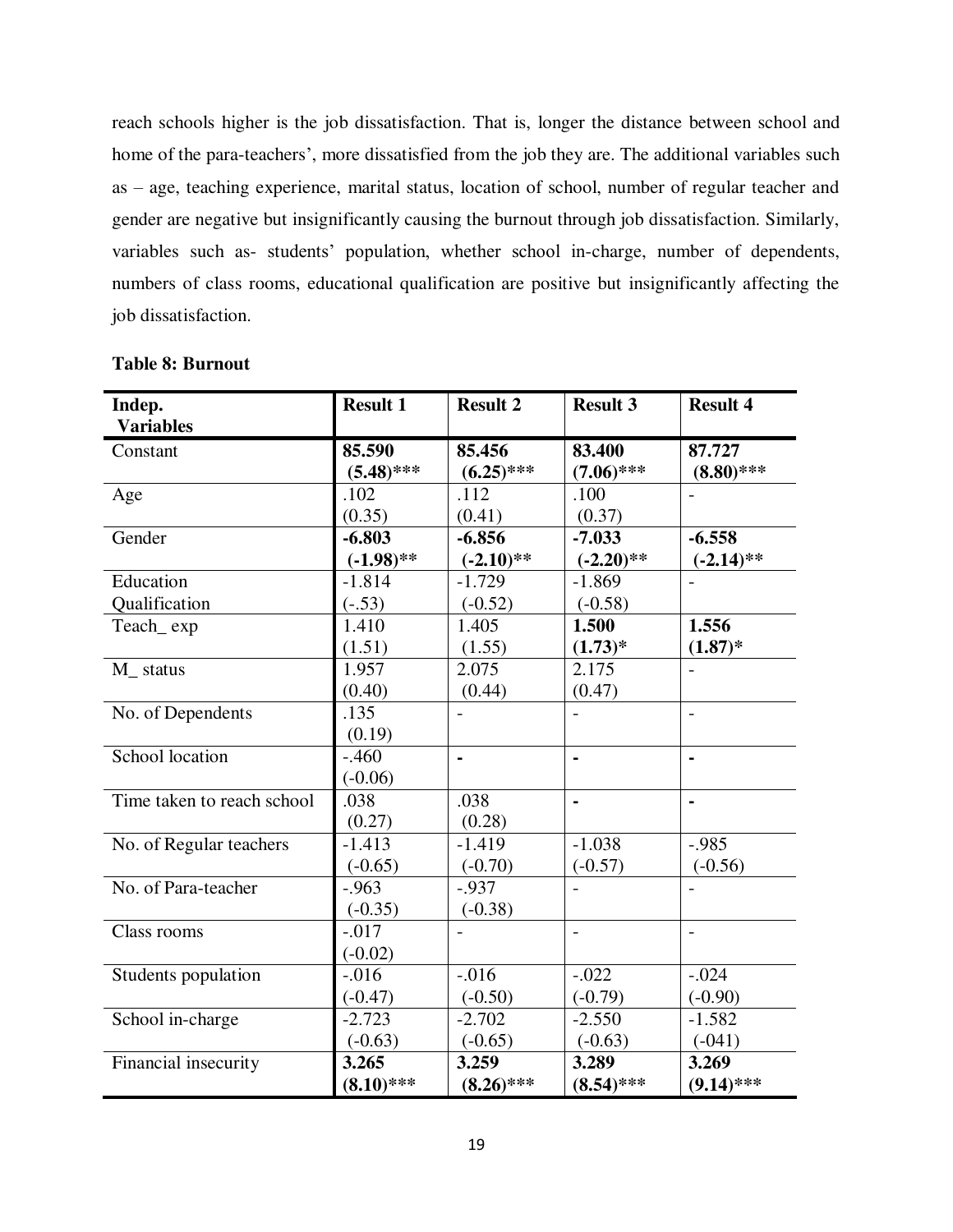| F-statistics | 8.63      | 1.36           | 14.14    | 21.57    |  |  |
|--------------|-----------|----------------|----------|----------|--|--|
| DF           | F(14, 85) | , 88)<br>F(11, | F(9, 90) | F(6, 93) |  |  |
| $R^{-2}$     | 0.5189    | 0.5351         | 0.5443   | 0.5549   |  |  |
| No. obs.     | 100       | 100            | 100      | 100      |  |  |
|              |           |                |          |          |  |  |

Table 8 shows the effect of different quantitative and qualitative variables on total burnout. Aggregating the all constituents into burnout scale, financial insecurity and gender is throughout significant. The financial insecurity and teaching experience predicting higher burnout, it means having higher qualification and getting poor remuneration cause higher burnout. Gender is negative in sign but significant, implies female para-teachers are more burnt out than their counterpart. It may be due to playing the multiple roles and handling multiple tasks at the family, job and leisure activities. The student population also negatively significant which means lower the student population higher the burnout. In this case, teacher might be sweating more to collect more students from village to bring in to schools. The remaining variables such as-number of dependents, time taken to reach schools, age, marital status, teaching experience are positive but insignificantly causing the burnout. Similarly, other variables such as- location of school, number of class rooms, number of para-teachers, educational qualification, number of regular teacher, whether school in-charge and students" population are negative and insignificantly affecting the total burnout.



In summary (Figure 1), except in the case of reduced Personal Accomplishments, intercept is highly significant in all remaining components of burnout. It indicates there are some more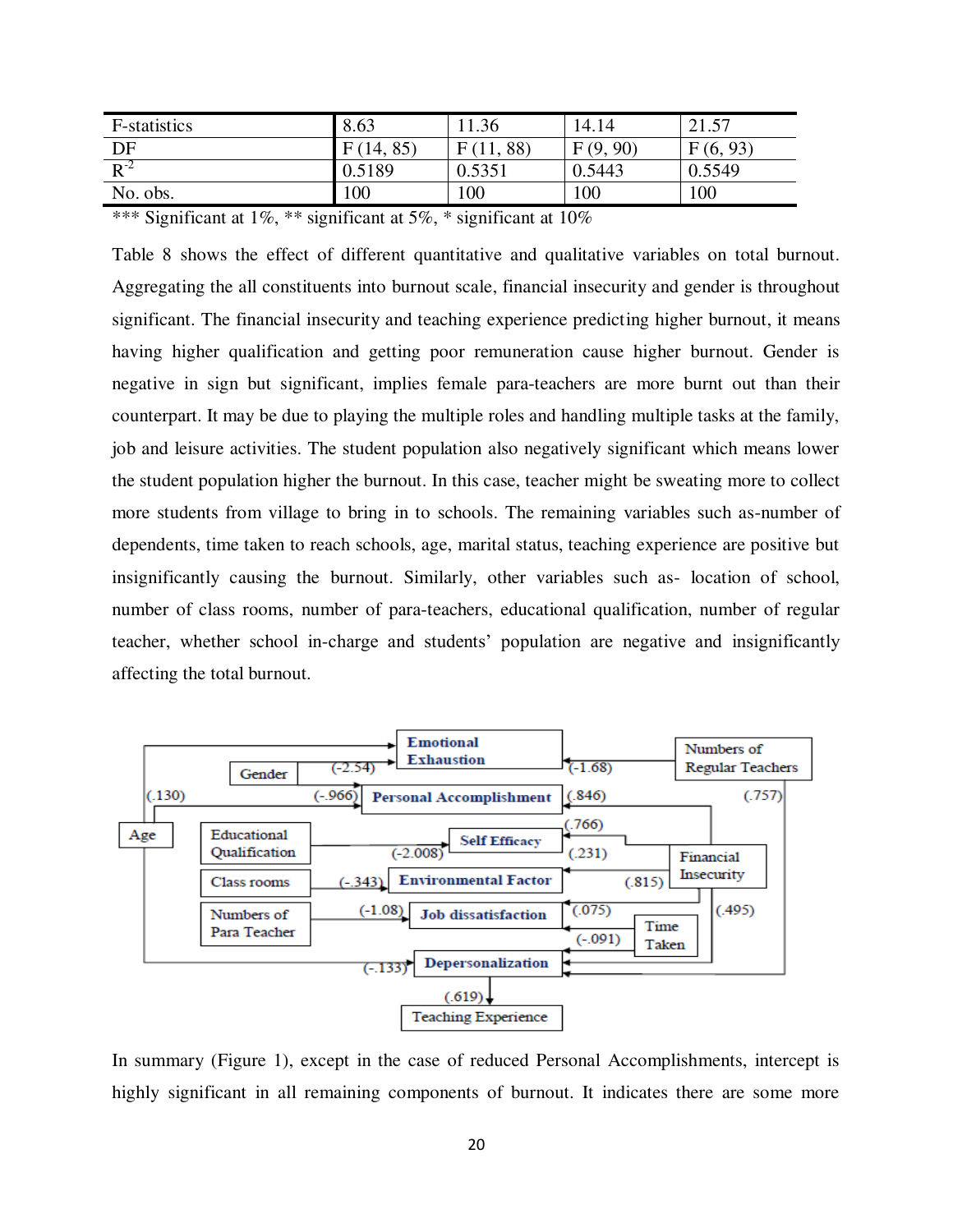additional factors which are contributing to the burnout of para-teachers. Except for Emotional Exhaustion, it is noticed that financial insecurity is the most important factor, which causes burnout among para-teachers. That is, higher the financial insecurity; higher is the burn out. Age is positive and significantly affecting the Emotional Exhaustion, Depersonalization and Personal Accomplishment. It means higher the age of para-teacher, they are more prone to be Emotionally Exhausted, feeling of detached from the job, but higher Personal Accomplishment. Interestingly, higher Personal Accomplishment of Para-teachers with higher age does not seem to be personally motivated to finish the work, but being forced to complete the work because of contractual nature of job. The gender dummy shows that male is less emotionally exhausted and less vulnerable to burnout than female counterparts. Low self Efficacy is the only constituent of burnout, where educational qualification is significant, it states that higher the educational qualification of para-teachers, higher will be the Low self Efficacy. Depersonalization and Invisibility is the only constituent of burnout which is being affected positively by years of teaching experience significantly.

#### **Conclusion**

In the present study, conceptualization of burnout as multidimensional construct helped in exploring the different constituents for para-teachers' burnout. Apart from the main three constituents (Emotional Exhaustion, Depersonalization and Invisibility, Reduced Personal Accomplishment) another three variables (Low self Efficacy, Environmental Factors and Job Dissatisfaction) of burnout show positive correlation among themselves because they just are in some way part of different factors like occupational, social and personal factors. Very few studies are available which show the characteristics of job and organizations as responsible for development of burnout (Cordes and Dougherty, 1993). Taris, Van Horn, Schaufeli and Schreurs (2004) in their study stated that lack of equity may be the intervening psychological mechanism that explains the source of stress. This study proved that due to inequity in payment, position and job conditions the Para teachers experienced burnout.

The statistical findings support the hypotheses of this study. The positive correlation states that Para teachers are significantly burnt out due to these factors. The personal and social variables like age, gender, educational qualification, teaching experiences, time taken to reach school, numbers of para-teachers and regular teachers, numbers of classrooms, student population and financial insecurity also contribute to burnout.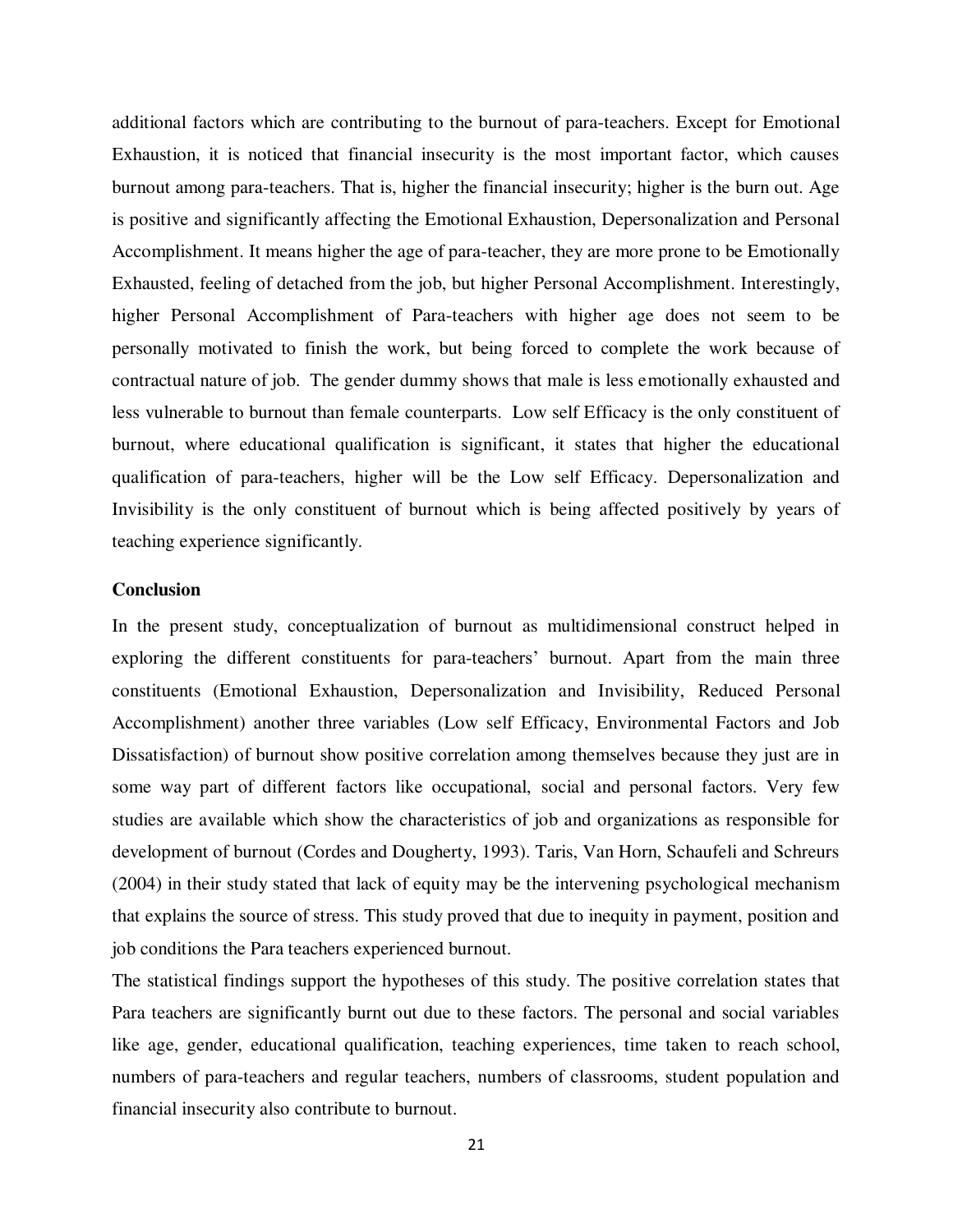#### **References:**

- Abeles, L. R. (2009). Absenteeism among Teachers-excused Absence and Unexcused Absence. *International Journal of Educational Administration,* Vol. 1 Number 1 (2009), pp. 31-49.
- Adams, J. S. (1965). Inequity in social exchange. In: Berkowitz, L. (Ed.), *Advances in Experimental Social Psychology*, Vol. 2, pp. 267-299. Academic Press, New York.
- Adediwura, A. A. & Tayo, B. (2007). Perception of teachers' knowledge, attitude and teaching skills as predictor of academic performance in Nigerian secondary schools. *Educational Research and Review*, Vol. 2 (7), pp. 165-171, July 2007.
- Alcázar, L., Rogers, F. H., Chaudhury, N., Hammer, J., Kremer, M. & Muralidharan, K. (2006). Why Are Teachers Absent? : Probing Service Delivery in Peruvian Primary Schools. Grading of Recommendations Assessment, Development and Evaluation (GRADE), Feb2006.
- Allen Fain, J. (1985). A Study of the Relationship between Role Conflict, Role Ambiguity and Job Satisfaction among Nurse Educators (Faculty, Dissatisfation). *Dissertations Collection for University of Connecticut* (January 1, 1985), Paper AAI8601227.
- Antoniou, A.S., Polychroni, F. & Walters, B. (2000). Sources of stress and professional burnout of teachers of special educational needs in Greece. Presented at ISEC 2000.

Atherton, P. & Kingdon, G.(2010), The relative effectiveness and costs of contract and regular teachers in India, CSAE WPS/2010-15

- Bakker, A. B. (2009). The crossover of burnout and its relation to partner health. *Stress and Health* 25: 343–353.
- Bandura, A. (1997). *Self-efficacy: The exercise of control*. New York: Freeman.
- Barron, J. (1980). Issues in Bilingual education Affecting Performance Needs of Teacher Aides with Implications for Teacher Training Programs. Unpublished doctoral dissertation. University of Southern California. Los Angeles, CA.
- Burke, R. J., Greenglass, E. R. & Schwarzer, R. (1996). Predicting teacher burnout over time: Effects of work stress, social support, and self doubts on burnout and its consequences. *Anxiety, Stress, and Coping: An International Journal*, Volume 9, 1996, Issue 3, 261-275.
- Carlson, B. C. & Thompson, J. A. (1995). Job burnout and job leaving in public school teachers: implications for stress management. *International Journal of Stress Management*, 2(1), 15-29.
- Cherniss, C. (1982). Staff Burnout: job Stress in the Human Services, Beverly Hill: Sage publication.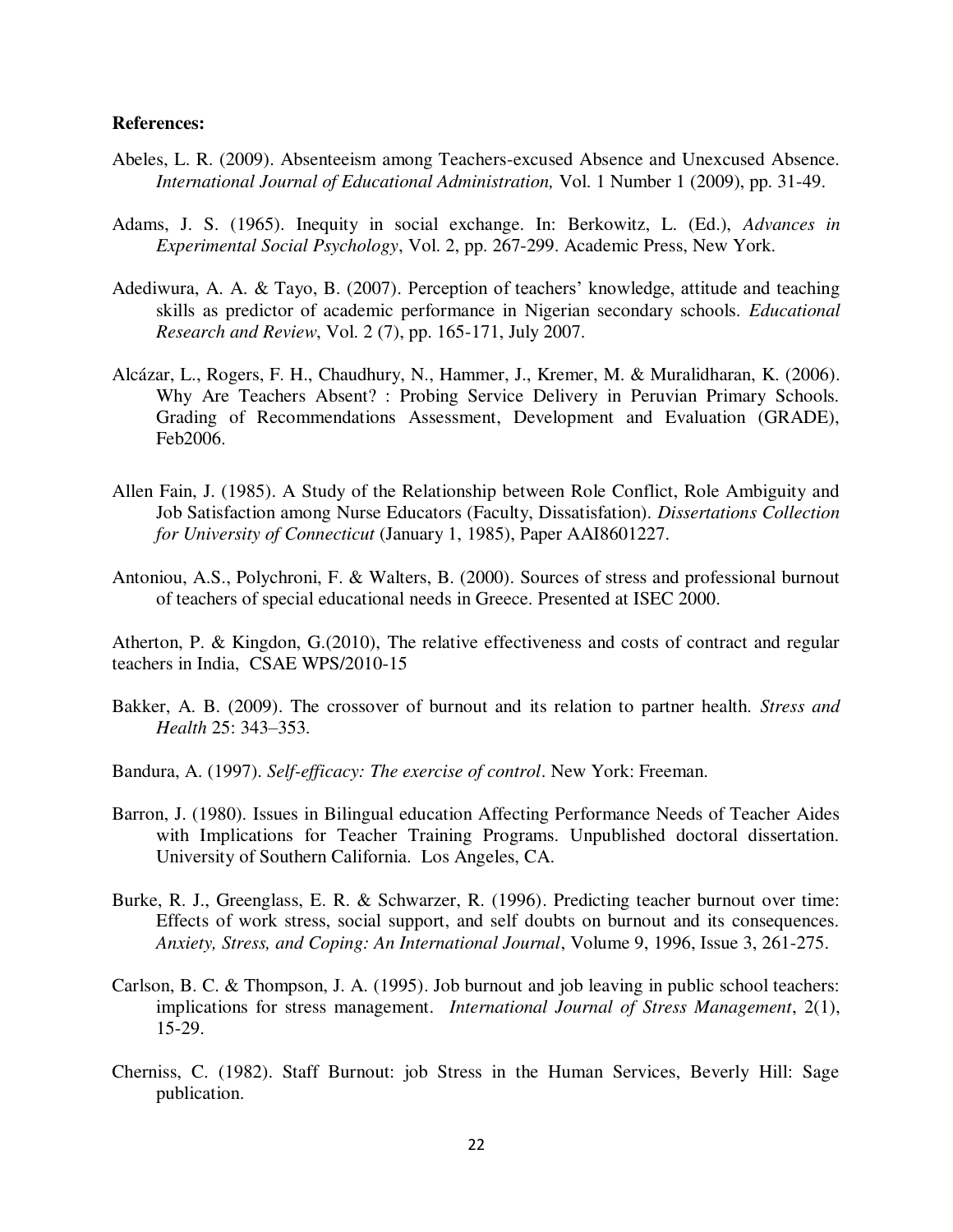- Cordes, C. & Dougherty, T. (1993). A review and integration of research on job burnout. *Academy of Management Review*, 18, 621-656.
- De silva, P. V., Hewage, C. G. & Fonseka, P. (2009). Burnout: an emerging occupational health problems. *Galle Medical Journal, Vol 14: No. 1, September 2009.*
- Densten, I. L. (2001). Re-Thinking Burnout. *Journal of Organizational Behavior*, Vol. 22, No. 8 (Dec., 2001), pp. 833-847.
- Dick, R. V. & Wagner, U. (2001). Stress and strain in teaching: A structural equation approach. *British Journal of Educational Psychology* (2001), 71, 243- 259.
- Duthilleul, Y. (2005). *Lessons learnt in the use of "contract" teachers: Synthesis rep*ort (Paris,
- Edward L. (1933), The Content and Objectives of Educational Psychology in Teacher Training. *Journal of Educational Sociology*, Vol. 6, No. 9 (May, 1933), pp. 550-555.
- Evers, W. J. G., Brouwers, A. & Tomic, W. (2002). Burnout and self-efficacy: A study on teachers" beliefs when implementing an innovative educational system in the Netherlands. *British Journal of Educational Psychology* (2002), 72, 227–243.
- Evers, W. J. G., Tomic, W. & Brouwers, A. (2004). Burnout among Teachers: Students' and Teachers' Perceptions Compared. *School Psychology International,* 2004 25: 131.
- Farber, B. A. (1991). Crisis in education: Stress and burnout in the American teacher. San Francisco: Jossey-Bass.
- Friedman, I. A. (1991). High- and Low-Burnout Schools: School Culture Aspects of Teacher Burnout. *The Journal of Educational Research*, Vol. 84, No. 6 (Jul. - Aug., 1991), pp. 325- 333.
- Fyfe, A. (2007). The use of contract teachers in developing countries: Trends and impact. International Labor Office, Geneva, May 2007.
- Ganzuk, M. & French, N. (2002). Recruiting Paraeducators into Teacher Preparation Programs: A Remedy for The Shortage Of Teachers. American Association of Colleges for Teacher Education, Paraeducator Special Study Group, Report on Critical Issues and Areas of Focus, September 6, 2002.
- Gautam, V. (2003). Education of tribal children in India and the issue of Medium of Instruction: A Janshala experience. UN report, Delhi, India.
- Genzuk, M., Lavadenz, M. & Krashen, S. (1994). Para-Educators: A source for remedying for the shortage of teachers for limiting English proficient students. *The Journal of Educational Issues of Language Minority Students*, v14 p211-222, Winter 1994.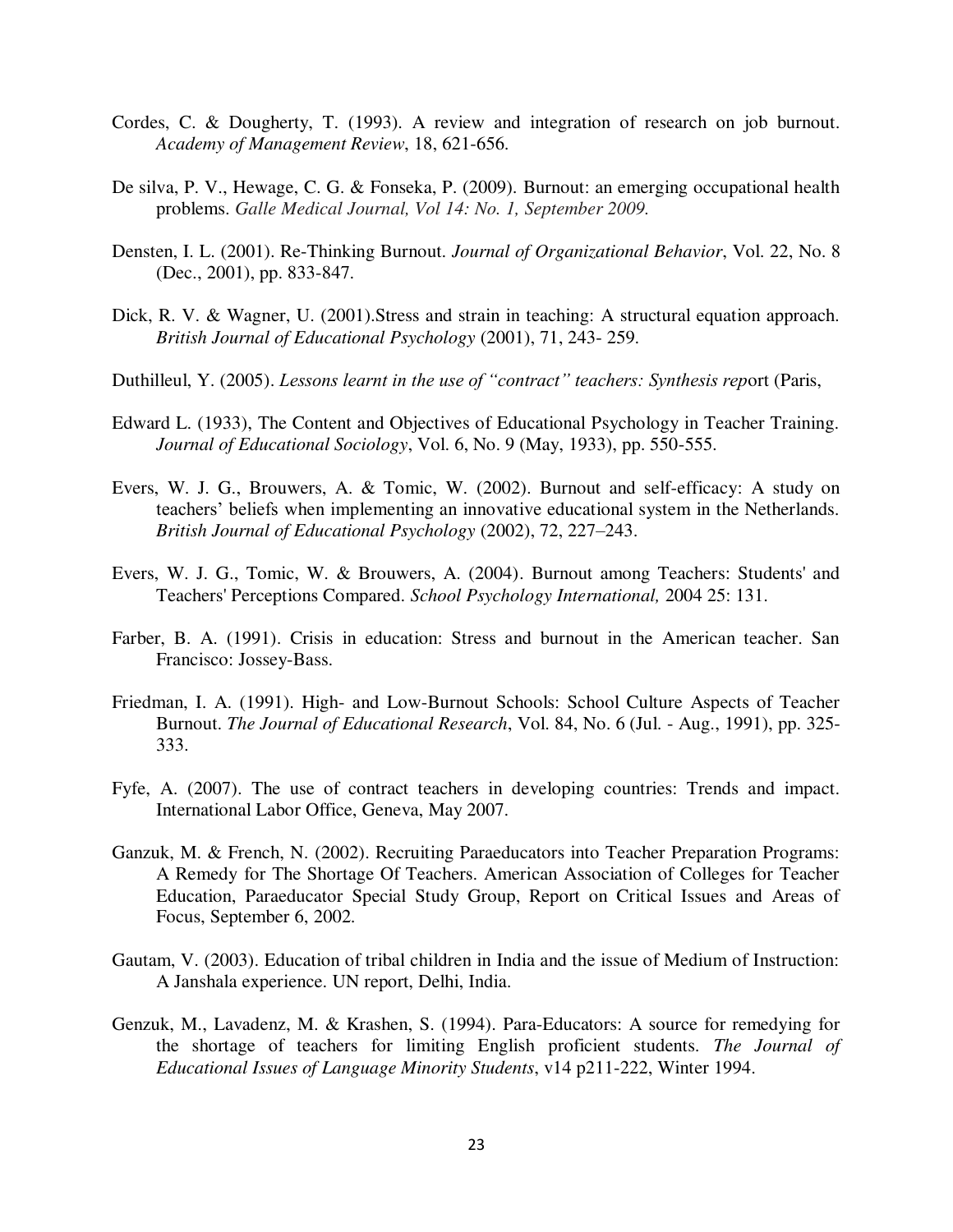- Govinda, R. & Josephine, Y. (2004). Para teachers in India: A Review. National Institute of Educational Planning and Administration, New Delhi.
- Hakanen, J. J, Bakker, A. B. & Schaufeli, W. B. (2006). Burnout and work engagement among teachers. *Journal of School Psychology,* 43 (2006) 495–513.
- Howes, S. & Murgai, R. (2004). Subsidies And Salaries: Issues in the Restructuring of Government Expenditure in India. NIPFP-IMF Conference Paper January. International Institute for Educational Planning, UNESCO, 2005), p. 41.
- Javaid, N. (2009). Teacher Motivation An Area of Neglect. Research Paper, Education Advisor CIDA Pakistan Programme, October 2009.
- Joshi, R. (2009). Para teacher in India. *Commonwealth Teachers" Group, newsletter issue-2*, June 2009. *Journal of Educational Psychology*, 48, 159-167.
- Juvane, V. (2005). Redefining the Role of Multi-Grade Teaching. Ministerial paper presented on *Education for Rural People in Africa: Policy Lessons, Options and Priorities,* Addis Ababa, Ethiopia, 7-9 September 2005.
- Kahill, S. (1988). Symptoms of professional burnout: A review of the empirical evidence. *Canadian Psychology/Psychologie canadienne*, Vol 29(3), Jul 1988, 284-297.
- Kingdon, G. & Sipahimalani-Rao (2010). Para teachers in India: Status and impact. *Economic and Political Weekly*, 45No.12, March 20-26.
- Kingdon, G. (2010). The impact of the sixth pay commission on Teacher salaries: Assessing Equity and efficiency effect. RECOUP working paper No.29, January 2010.
- Kise, J. A. G. (2005). Coaching Teachers for Change: Using the Concepts of Psychological Type to Reframe Teacher Resistance. *Journal of Psychological Type*, issue-6, Dec 05.
- Kumar, K., Priyam, M., & Saxena, S. (2001). The trouble with Para teachers. *Frontline* 18:22, available at: http://www.hinduonnet.com/fline/fl1822/18220930.htm
- Kyriacou, C. & Sutcliffe, J. (1978b). Teacher stress: prevalence, sources and symptoms. *British*
- Kyriacou, C. (1998). Teacher stress: Past and present. In J. Dunham & V. Varma (Eds.), Stress in teachers. Past, present and future (pp. 1-13). London: Whurr.

Kyriacou, C., & Sutcliffe, J. (1978a). A model of teacher stress. *Educational Studies*, 4, 1-6.

Lazear, E (2001). Educational Production. *Quarterly Journal of Economics,* 116:3, 497–531.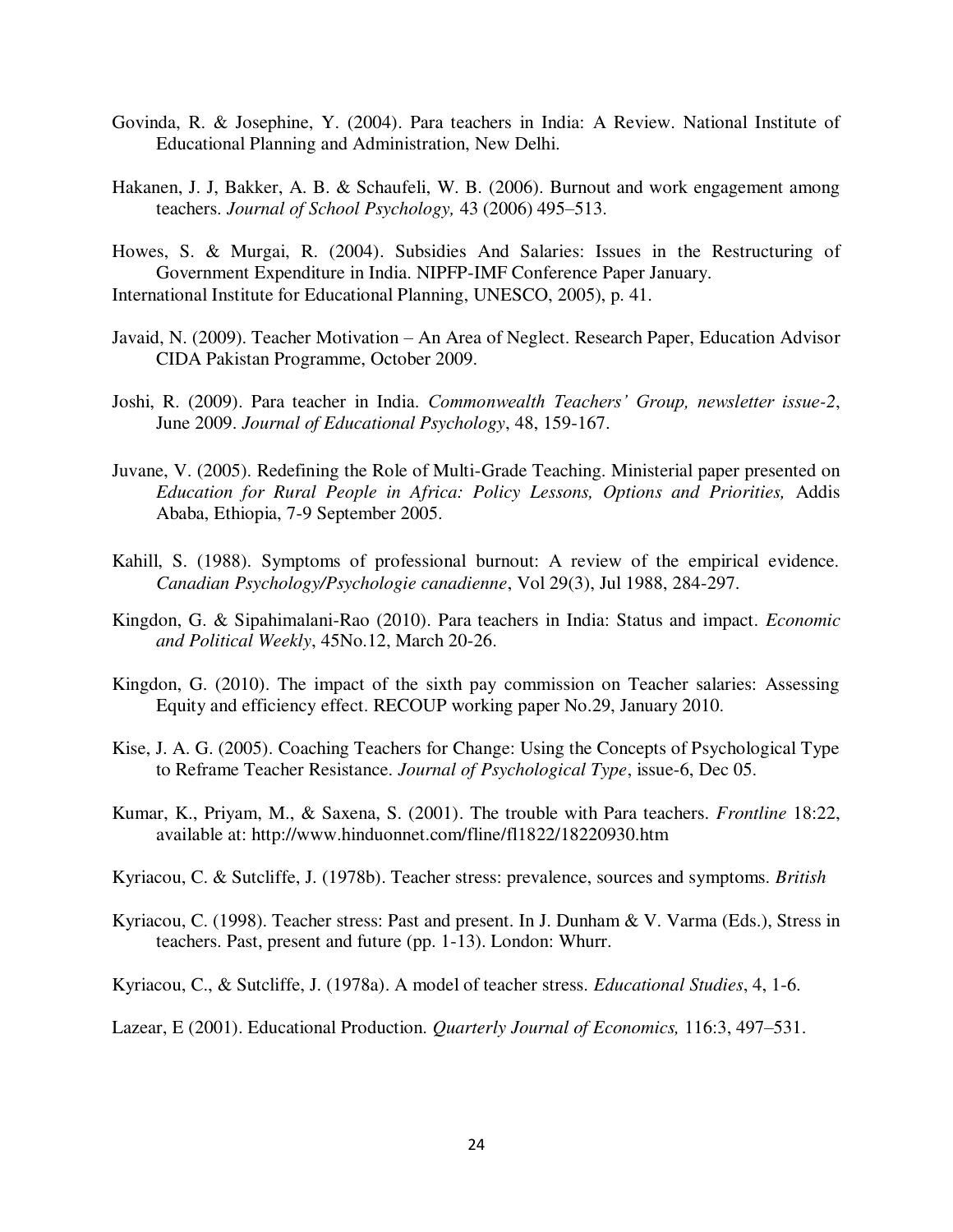- Lou, J., Jing, Y., Zhang, Y., Liang, H., Shen, L., Lu, Y., Feng, X. (2012). Effect of job satisfaction on burnout among physicians: A survey study in urban public medical institutions in Hubei province, China. *SCIRP*\_ *Health,* Vol. 4, No.10, 856-865.
- Maslach, C. & Jackson, S. E. (1981). The measurement of experienced burnout. *Journal of Occupational Behavior*, 2, 99-113.
- Maslach, C. and Jackson, S.E. (1986). *MBI: The Maslach Burnout Inventory: Manual research edition* . Consulting Psychologists Press, Palo Alto, CA.
- Mathot, G. B., Wallace, C., Nish, H. M. C. & Allen, J. (1995). *A Hand book of Teachers of multi-grade classes, Improving Performance at the Primary Level*. vol-1, UNESCO, 2001.
- Mehta, A. (2007). Elementary Education in India: Where do we Stand?. State Report Cards 2005-2006, National Univesity of Educational Planning and Administration, New Delhi.
- Mo, K. W. (1991). Teacher Burnout: Relations with Stress Personality, and Social Support. *CUHK Education Journal,* Vol. 19 No.l, pp. 3-11.
- Mulcahy, D. (1991). Do we still have Multi-Grade classrooms?. *Morning Watch*, Fall 1992.
- Muralidharan, K. & Sundararaman, V. (2009). Contract Teachers: Experimental Evidence from India. Working paper, University of California San Diego.
- Muralidharan, K., & Sundararaman, V. (2008). Teacher Performance Pay: Experimental Evidence from India. Working paper, University of California San Diego.
- Narayan, K. (2007). Innovative Public Management Strategies to Address the Problems of Teacher Absenteeism and Poor Quality in Rural Government Primary Schools In India: An Exploratory Review. A research paper presented in Institute of Social Studies, The Hague, The Netherlands, 14 November 2007.
- Pandey, S. (2006). Para Teacher Scheme and Quality Education for All in India: The Policy Perspectives and Challenges for School Effectiveness. N.C.E.R.T., New Delhi-16 (India).
- Pett, M. A., Nancy Rebecca Lackey, N. R. and Sullivan, J. J. (2003). *Making sense of factor analysis: the use of factor analysis for instrument Development in Health care Research.*  Page.107, Sage Publication, International Educational and Professional Publisher, Thousand oak, London, New Delhi.
- Pines, A. & Aronson, E. (1981). Burnout: From tedium to personal growth. New York: Free Press.
- Ramachandran, V. (2005a). Why School Teachers Are Demotivated and Disheartened. *Economic and Political Weekly*, 40 (21): 2141-2144.